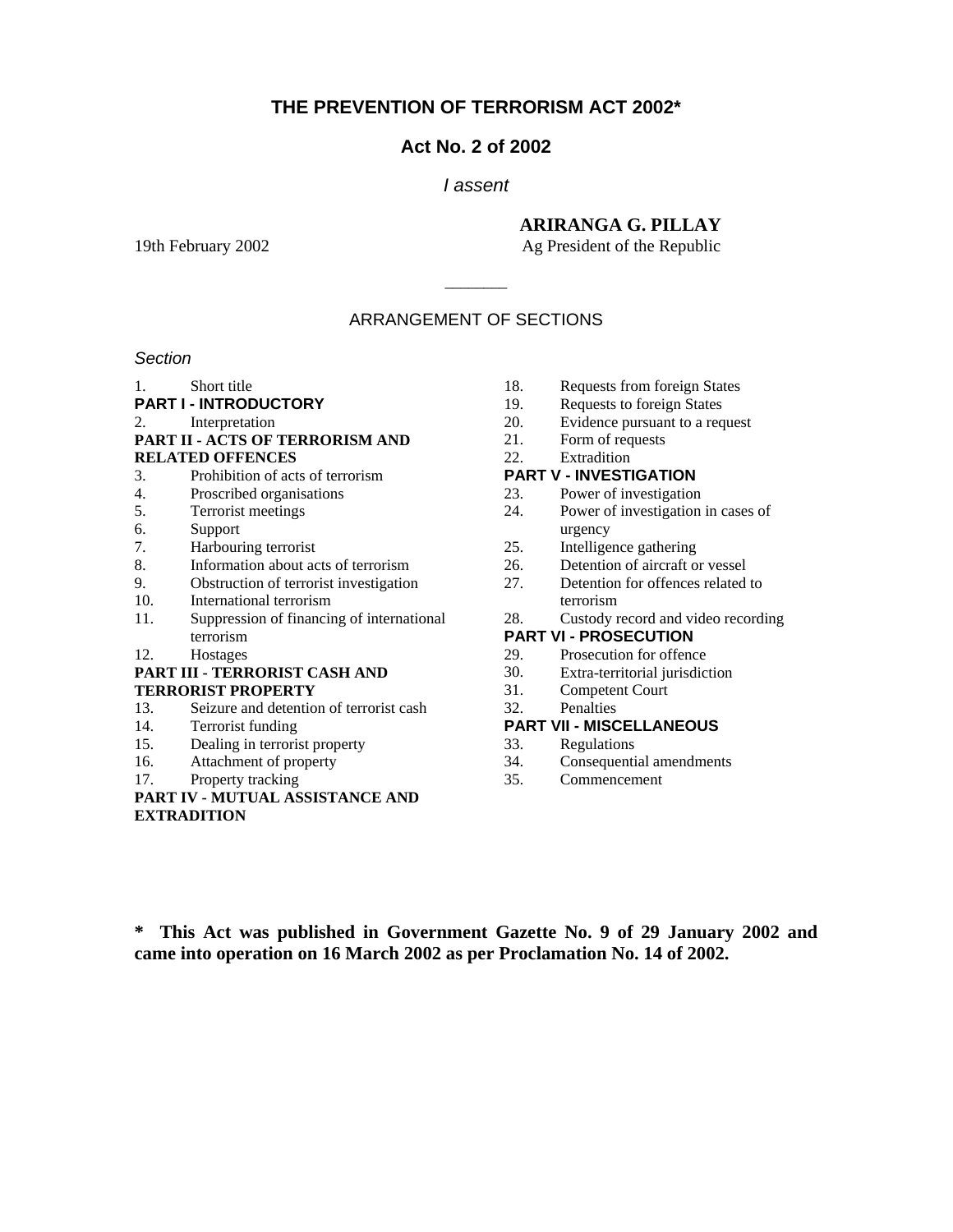#### **An Act**

To provide for measures to combat terrorism and for related matters

ENACTED by the Parliament of Mauritius, as follows –

### **1. Short title**

This Act may be cited as the Prevention of Terrorism Act 2002.

# **PART I - INTRODUCTORY**

## **2. Interpretation**

In this Act –

"act of terrorism" means an act specified in section 3;

"bank" -

(a) has the same meaning as in the Banking Act; and

(b) includes –

- (i) any person engaged in deposit-taking business and authorised to do so under the Banking Act; and
- (ii) any person who carries on any business or activity regulated by the Bank of Mauritius;

"cash dealer" means a person authorised under the Foreign Exchange Dealers Act to carry on the business of foreign exchange dealer or money changer;

"Commissioner" means the Commissioner of Police;

"financial institution" means any institution or person regulated by any of the enactments specified in the First Schedule;

"government" means the government of the Republic of Mauritius or of any other State;

"Minister" means the Minister to whom responsibility for the subject of national security is assigned;

"proscribed organisation" -

(a) means an organisation which has been declared to be a proscribed organisation under section 4; and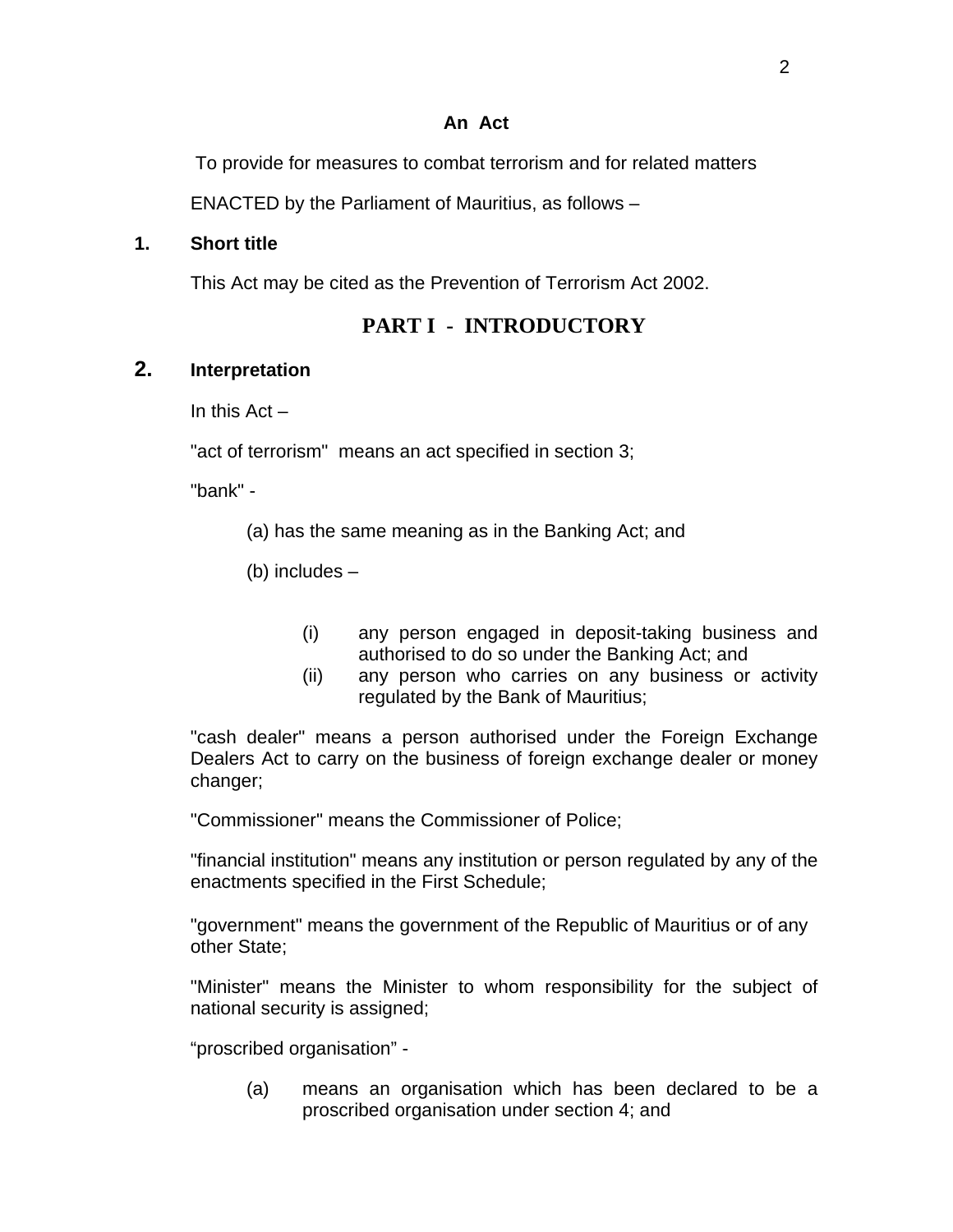(b) includes a group which has been declared to be an international terrorist group under section 10;

"terrorist investigation" means an investigation of –

- (a) the commission, preparation or instigation of an act of terrorism or any other offence under this Act;
- (b) any act or omission reasonably suspected to have been done for an act of terrorism or any other offence under this Act;
- (c) the resources of a proscribed organisation;

"terrorist property" means property which -

- (a) has been, is being, or is likely to be used for any act of terrorism;
- (b) has been, is being, or is likely to be used by a proscribed organisation;
- (c) is the proceeds of an act of terrorism; or
- (d) is gathered for the pursuit of, or in connection with, an act of terrorism;

"trustee" has the same meaning as in the Trusts Act 2001.

### **PART II - ACTS OF TERRORISM AND RELATED OFFENCES**

### **3. Prohibition of acts of terrorism**

- (1) Any person who
	- (a) does, or threatens to do, or does an act preparatory to or in furtherance of, an act of terrorism; or
	- (b) omits to do anything that is reasonably necessary to prevent an act of terrorism,

shall commit an offence.

- (2) In this section, "act of terrorism" means an act which-
	- (a) may seriously damage a country or an international organisation; and
	- (b) is intended or can reasonably be regarded as having been intended to-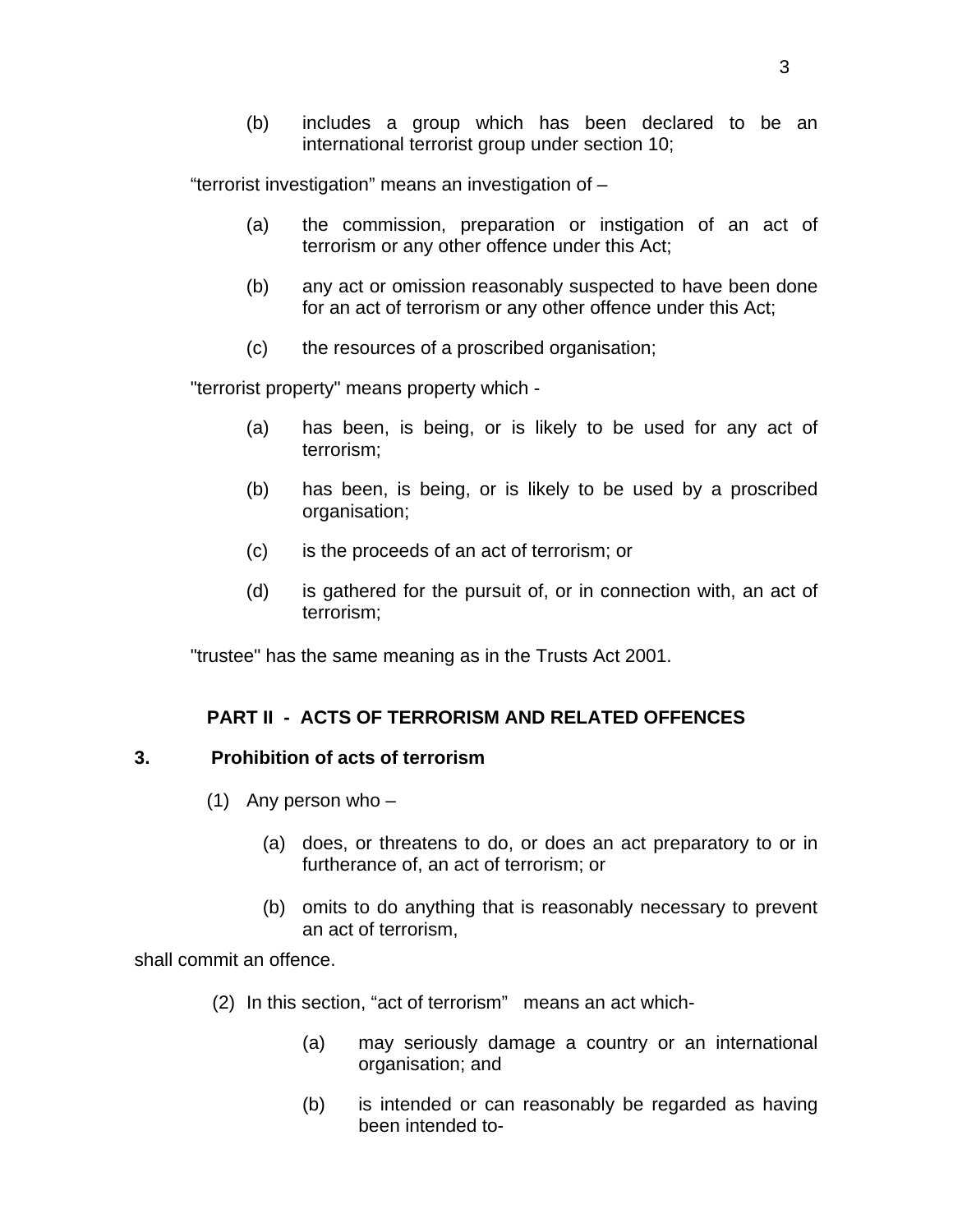- (i) seriously intimidate a population;
- (ii) unduly compel a Government or an international organisation to perform or abstain from performing any act;
- (iii) seriously destabilise or destroy the fundamental political, constitutional, economic or social structures of a country or an international organisation; or
- (iv) otherwise influence such government, or international organisation; and
- (a) involves or causes, as the case may be-
	- (i) attacks upon a person's life which may cause death;
	- (ii) attacks upon the physical integrity of a person;
	- (iii) kidnapping of a person;
	- (iv) extensive destruction to a Government or public facility, a transport system, an infrastructure facility, including an information system, a fixed platform located on the continental shelf, a public place or private property, likely to endanger human life or result in major economic loss;
	- (v) the seizure of an aircraft, a ship or other means of public or goods transport;
	- (vi) the manufacture, possession, acquisition, transport, supply or use of weapons, explosives or of nuclear, biological or chemical weapons, as well as research into, and development of, biological and chemical weapons;
	- (vii) the release of dangerous substance, or causing of fires, explosions or floods, the effect of which is to endanger human life;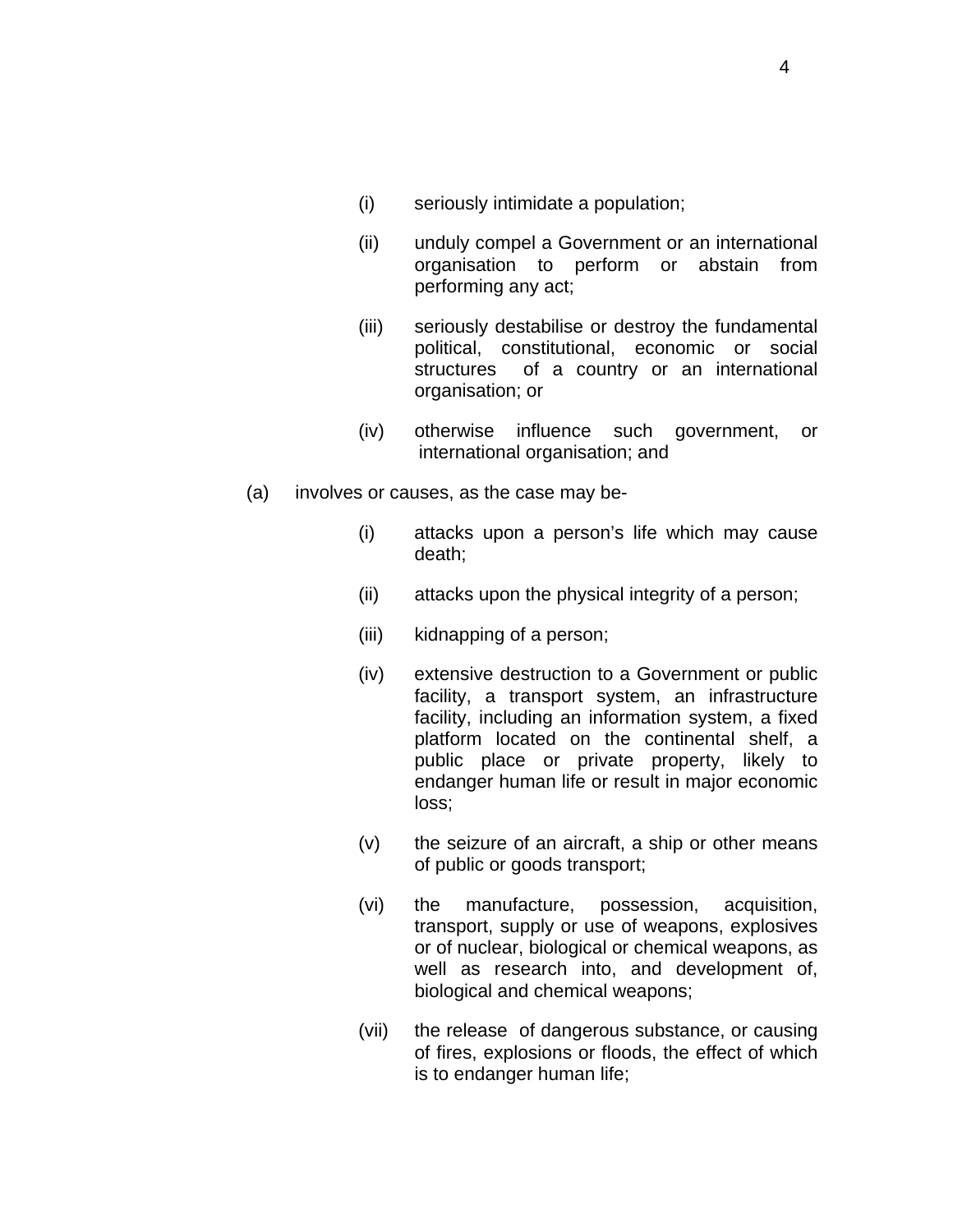(viii) interference with or disruption of the supply of water, power or any other fundamental natural resource, the effect of which is to endanger life.

## **4. Proscribed organisations**

 (1) Where any 2 or more persons associate for the purpose of, or where an organisation engages in -

- (a) participating, or collaborating, in an act of terrorism;
- (b) promoting, encouraging or exhorting others to commit an act of terrorism; or
- (c) setting up or pursuing acts of terrorism,

the Judge in Chambers may, on an application made by the Commissioner, declare the entity to be a proscribed organisation.

(1) Any order made under subsection (1) shall be published in the *Gazette*, in 2 daily newspapers and at such other places, as the Judge in Chambers shall determine.

(2) Any publication made under subsection (2) shall contain such relevant particulars as the Judge in Chambers may specify.

(3) Any person who belongs, or professes to belong, to a proscribed organisation shall commit an offence.

(4) It shall be a defence for a person charged under subsection (4) to prove that the organisation had not been declared a proscribed organisation at the time the person charged became, or began to profess to be, a member of the organisation and that he has not taken part in the activities of the organisation at any time after it has been declared to be a proscribed organisation.

- (5) The Judge in Chambers may
	- (a) upon application by the proscribed organisation or by any person affected by a declaration made under subsection (1); and
	- (b) on being satisfied that a proscribed organisation has ceased to engage in the acts specified in subsection (1) and that there is no likelihood of the organisation engaging in such acts specified in subsection (1) in the future,

cancel the declaration ordered under that subsection.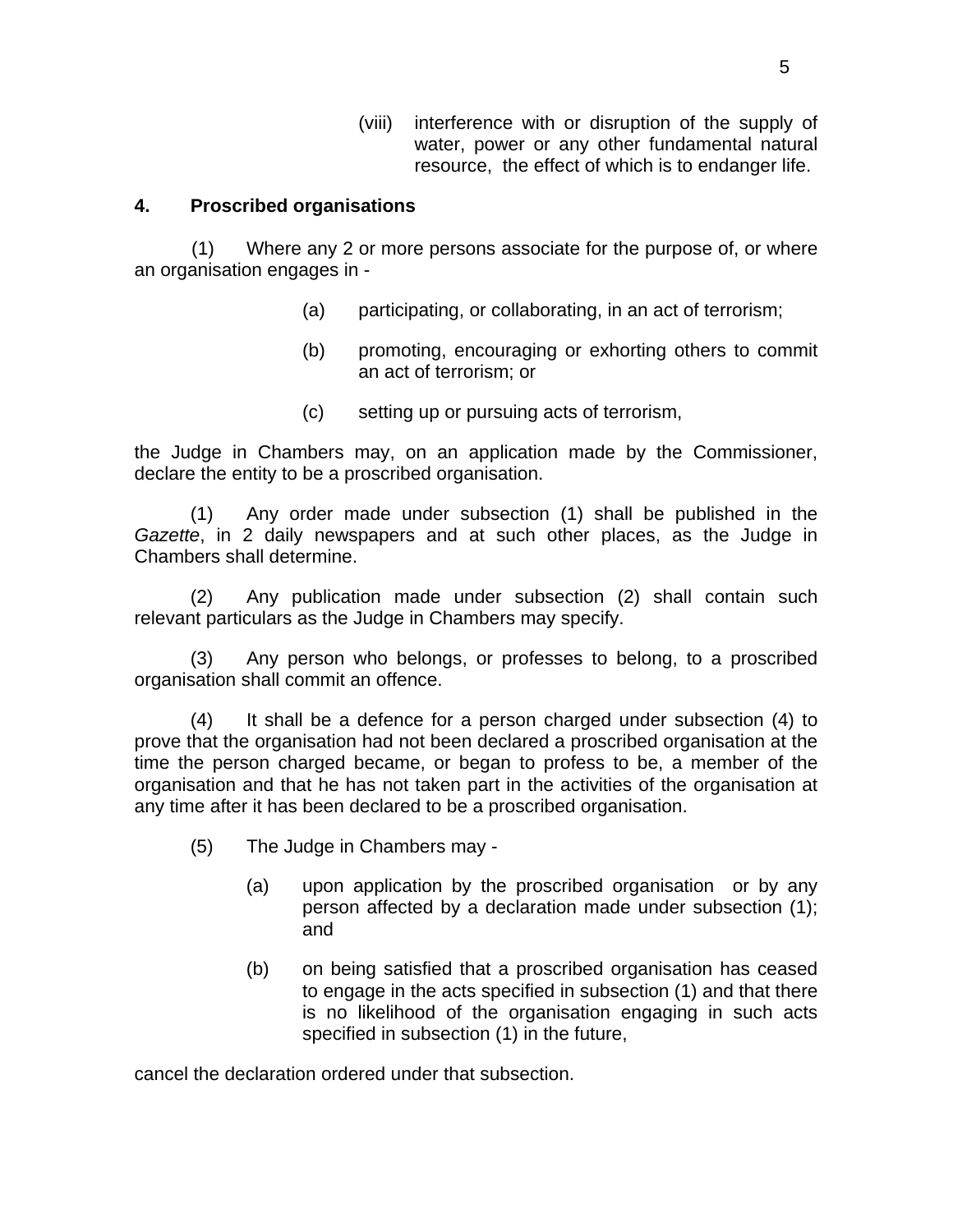#### **5. Terrorist meetings**

Any person who –

- (a) arranges, manages, or assists in arranging or managing, or participates in a meeting, or an activity, which he knows is concerned with an act of terrorism;
- (b) provides logistics, equipment or facilities for a meeting, or an activity, which he knows is concerned with an act of terrorism; or
- (c) attends a meeting, which he knows is to support a proscribed organisation, or to further the objectives of a proscribed organisation,

shall commit an offence.

#### **6. Support**

- (1) Any person who, in any manner or form
	- (a) solicits support for, or tenders support in relation to, an act of terrorism, or
	- (b) solicits support for, or tenders support to, a proscribed organisation,

shall commit an offence.

- (2) For the purposes of subsection (1), "support" includes
	- (a) instigation to the cause of terrorism;
	- (b) (i) offer of material assistance, weapons including biological, chemical or nuclear weapons, explosives, training, transportation, false documentation or identification;
		- (ii) offer or provision of moral assistance, including invitation to adhere to a proscribed organisation;
	- (c) the provision of, or making available, such financial or other related services as may be prescribed.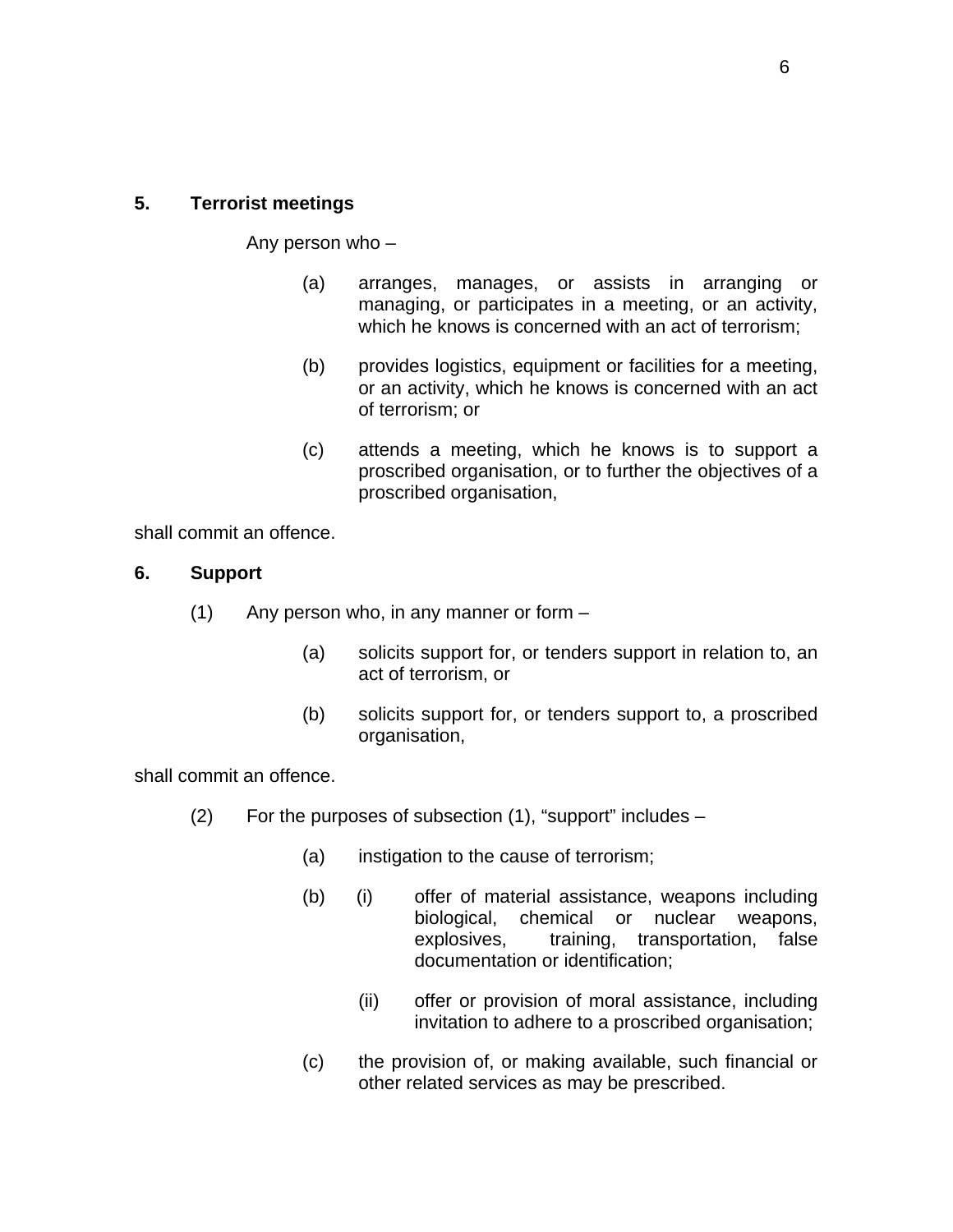## **7. Harbouring terrorists**

 Any person who harbours, conceals, or causes to be harboured or concealed, any person whom he knew to have committed, or to have been convicted of, an act of terrorism, or against whom he knew that a warrant of arrest or imprisonment for such an act had been issued, shall commit an offence.

### **8. Information about acts of terrorism**

(1) Subject to subsections (2) and (3), where a person has information which he knows or believes might be of material assistance -

- (a) in preventing the commission by another person of an act of terrorism; or
- (b) in securing the apprehension, prosecution or conviction of another person for an offence under this Act,

and that person fails to disclose to a police officer at any police station the information as soon as reasonably practicable, he shall commit an offence.

(2) It shall be a defence for a person charged under subsection (1) to prove that he has reasonable excuse for not making the disclosure.

(3) Subsection (1) does not require disclosure by a law practitioner of any information, or a belief or suspicion based on any information, which he obtained in privileged circumstances.

(4) For the purpose of subsection (3), information is obtained by a law practitioner in privileged circumstances where it is disclosed to him -

- (a) by his client in connection with the provision of legal advice, not being a disclosure with a view to furthering a criminal purpose;
- (b) by any person for the purpose of actual or contemplated legal proceedings, and not with a view to furthering a criminal purpose.

# **9. Obstruction of terrorist investigations**

- (1) Any person who
	- (a) discloses to another anything which is likely to prejudice a terrorist investigation;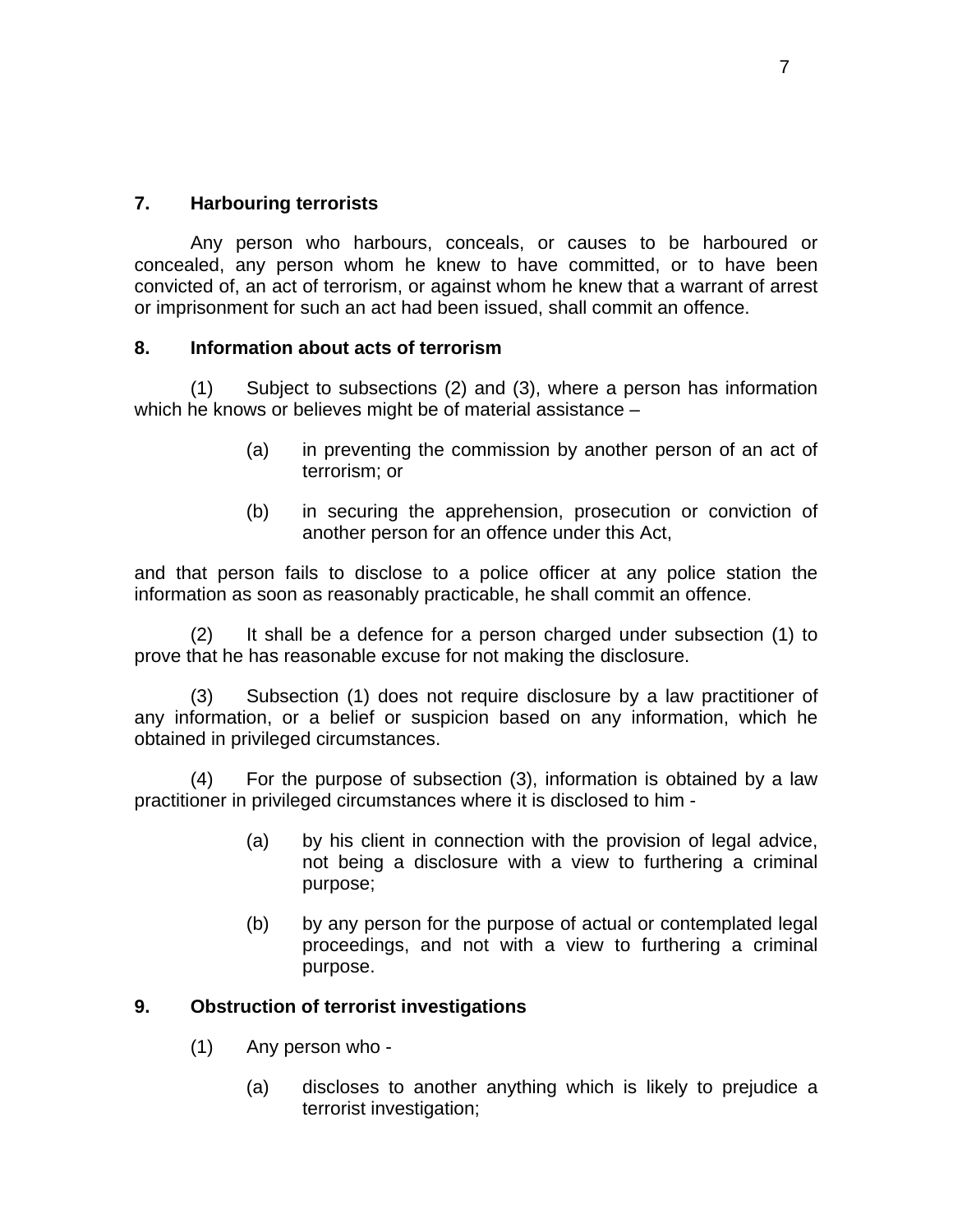(b) interferes with material which is likely to be relevant to a terrorist investigation,

shall commit an offence.

(2) It shall be a defence for a person charged with an offence under subsection (1) to prove –

- (a) that he did not know and had no reasonable cause to suspect that the disclosure was likely to affect a terrorist investigation; or
- (b) that he had a reasonable excuse for the disclosure or interference.

(3) Subsection (1) does not apply to a disclosure which is made by a law practitioner –

- (a) to his client in connection with the provision of legal advice, not being a disclosure with a view to furthering a criminal purpose;
- (b) to any person for the purpose of actual or contemplated legal proceedings, and not with a view to furthering a criminal purpose.

### **10. International terrorism**

(1) The Minister may declare any person to be a suspected international terrorist where –

- (a) he reasonably suspects that the person
	- (i) is or has been concerned in the commission, preparation or instigation of acts of international terrorism;
	- (ii) is a member of, or belongs to, an international terrorist group; or
	- (iii) has links with an international terrorist group,

and he reasonably believes that the person is a risk to national security;

(b) the person is listed as a person involved in terrorist acts in any Resolution of the United Nations Security Council or in any instrument of the Council of the European Union; or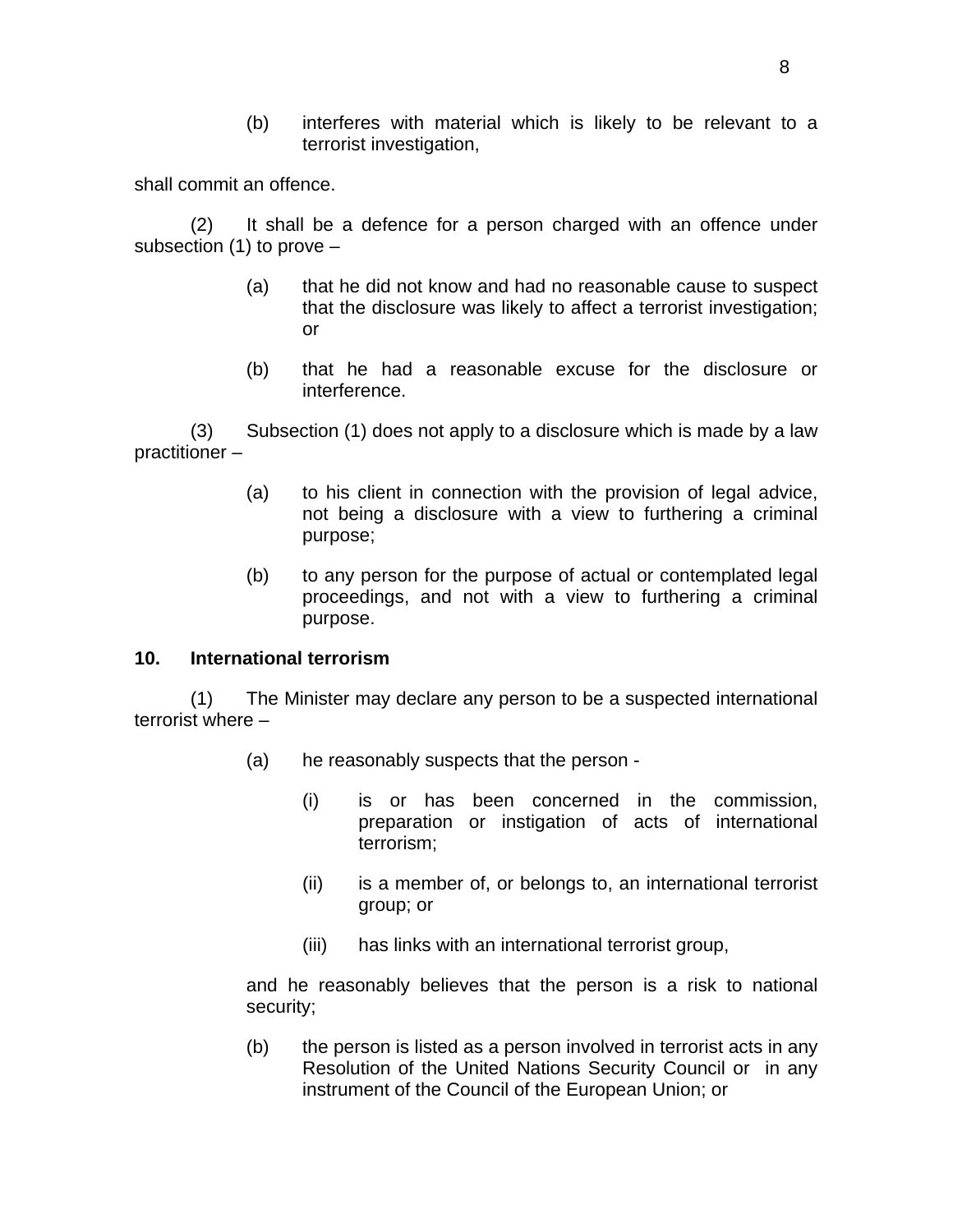(c) the person is considered as a person involved in terrorist acts by such State or other organisation as the Minister may approve.

(2) Where the Minister makes a declaration under subsection (1) (a), he shall, in such manner as he considers appropriate, cause the person declared to be a suspected international terrorist to be notified as soon as is reasonably practicable.

(3) Where a person declared a suspected international terrorist under sub-section (1) possesses the Mauritian citizenship as well as the citizenship of any other country or State, the Minister may deprive that person of his Mauritian citizenship in the manner specified in section 11 of the Mauritian Citizenship Act.

(4) The Minister may declare a group to be an international terrorist group if the group -

- (a) is subject to the control or influence of persons outside Mauritius, and the Minister reasonably suspects that it is concerned in the commission, preparation or instigation of acts of international terrorism; or
- (b) is listed as a group or entity involved in terrorist acts in any Resolution of the United Nations Security Council or in any instrument of the Council of the European Union; or
- (c) is considered as a group or entity involved in terrorist acts by such competent authority of such State as the Minister may approve.

(5) Reference in this Act to a proscribed organisation shall be deemed to include reference to an international terrorist group, and, whenever applicable, to a suspected international terrorist.

(6) The Minister may, with respect to any suspected international terrorist or an international terrorist group, make regulations to provide -

- (a) for the freezing of his or its funds, financial assets or other economic resources, including funds derived from property, owned or controlled directly or indirectly, by him or it, by persons acting on his or its behalf or at his or its direction;
- (b) for the prevention of his or its entry into, or transit in, Mauritius;
- (c) for the prohibition of the direct or indirect supply, sale and transfer to him or it of arms, weapons, ammunitions, military vehicles and equipment, paramilitary equipment, spare parts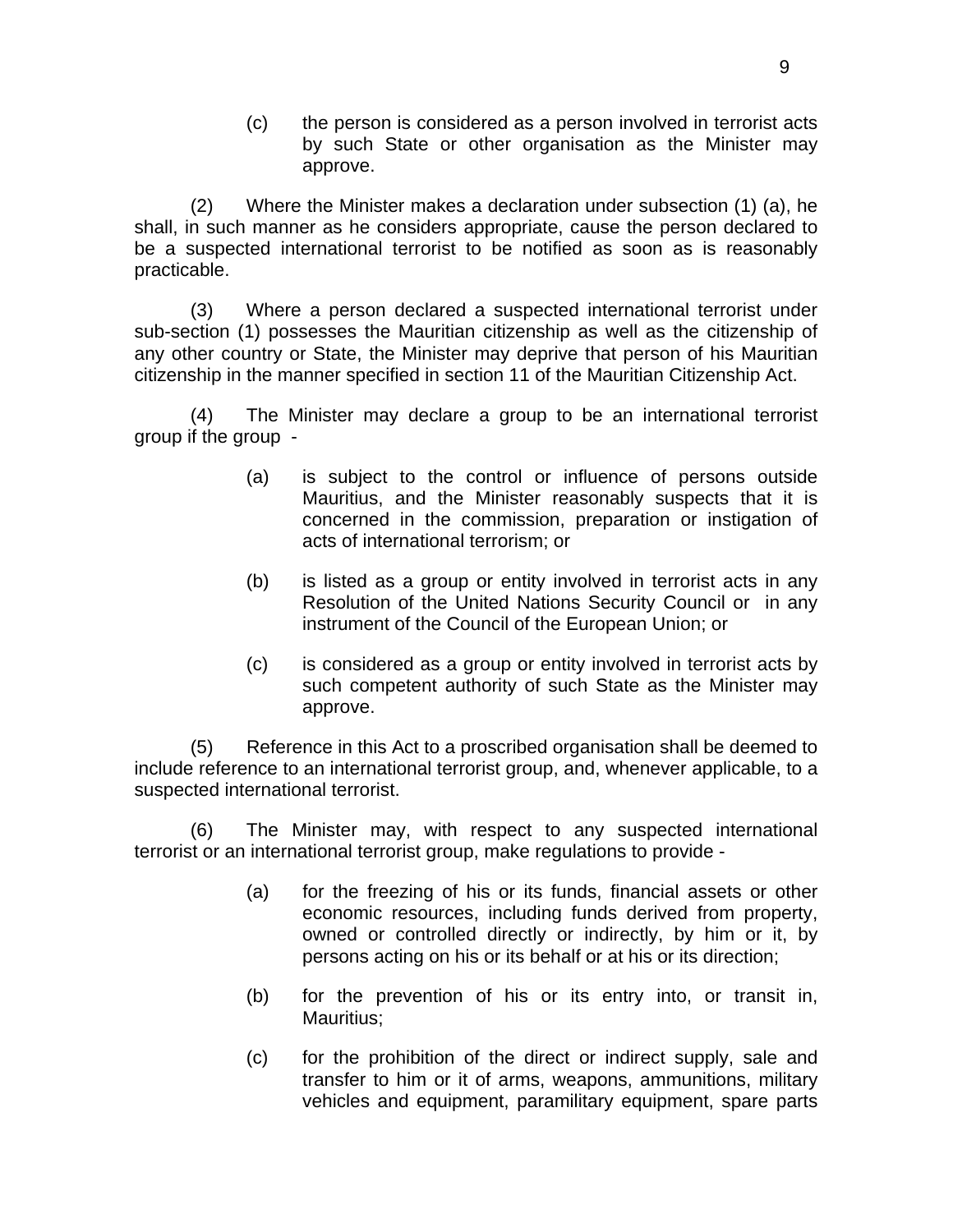and related material, and technical advice, assistance, or training related to military activities;

(d) that any person who contravenes any regulations made under this subsection shall commit an offence and shall, on conviction, be liable to penal servitude for a period not exceeding 5 years.

(7) The Minister shall give notice of any declaration made under subsections (1) and (4) in the *Gazette* and in such other manner as he deems fit.

 (8) For the purposes of this section, "act of international terrorism" means an act of terrorism involving -

- (a) a non-citizen; or
- (b) any person possessing dual citizenship as specified in subsection (3).

## **11. Suppression of financing of international terrorism**

(1) Any person who, wilfully and unlawfully, directly or indirectly, provides or collects funds with the intention, or knowledge, that they will be used, in full or in part, in order to  $-$ 

- (a) commit an offence in breach of an enactment specified in the Second Schedule;
- (b) do any other act intended to cause death or serious bodily injury to a civilian or to any other person not taking an active part in the hostilities in a situation of armed conflict, when the purpose of such act, by its nature or context, is to intimidate a population, or to compel a government or an international organisation to do or abstain from doing any act,

shall commit an offence.

(2) For an act to constitute an offence under subsection (1), it shall not be necessary that the funds were actually used to commit the said offence.

### **12. Hostages**

- $(1)$  Any person who
	- (a) seizes or detains;
	- (b) threatens to kill, injure or continue to detain,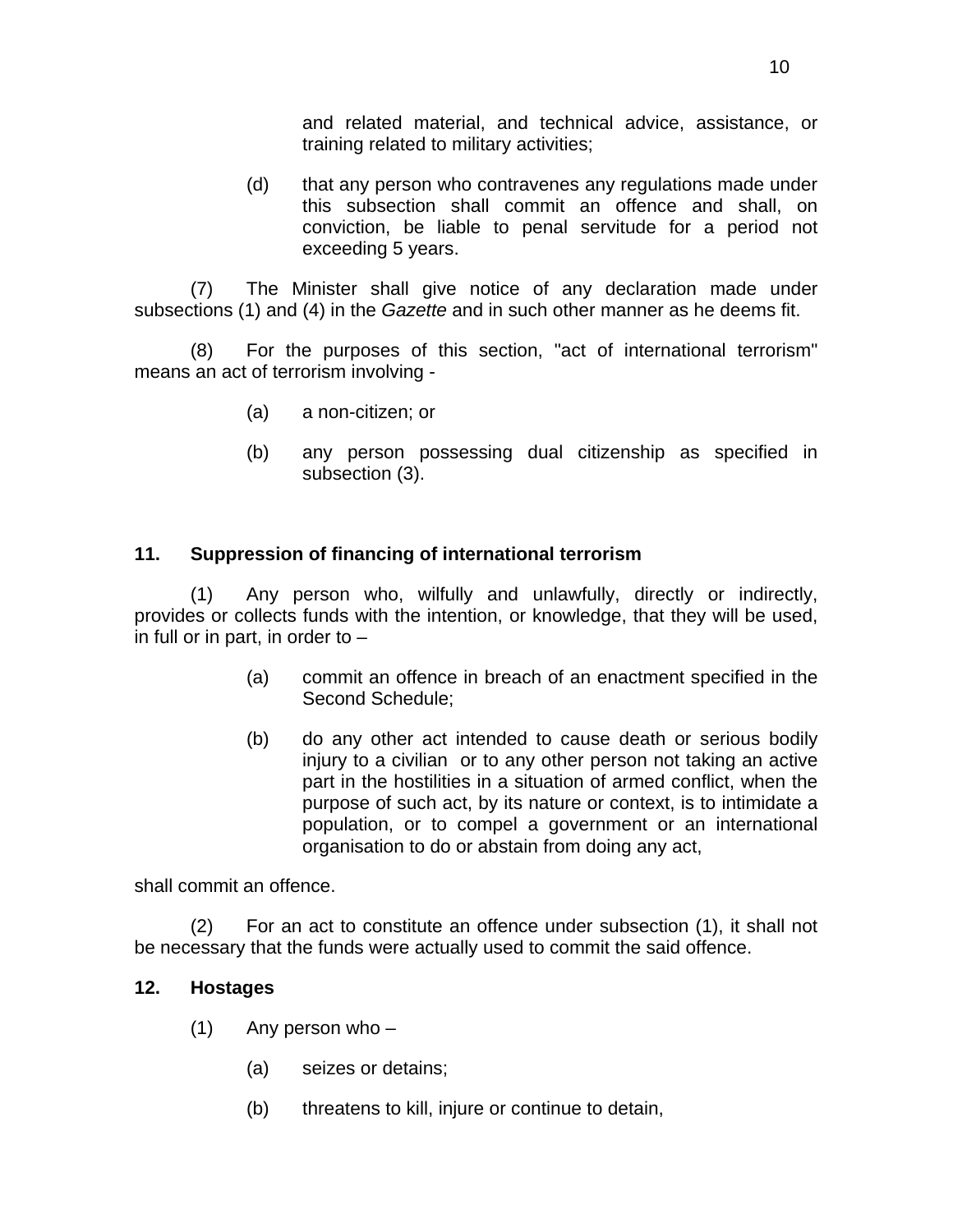another person in order to compel a third party to do or abstain from doing any act, as an explicit or implicit condition for the release of the hostage, shall commit an offence.

(2) In this section, "third party" means a State, an international governmental organisation, a natural or juridical person or a group of persons.

#### **PART III - TERRORIST CASH AND TERRORIST PROPERTY**

## **13. Seizure and detention of terrorist cash**

(1) Where the Commissioner has reasonable grounds to suspect that any cash -

- (a) is intended to be used for the purposes of terrorism;
- (b) belongs to, or is held on trust for, a proscribed organisation;
- (c) is or represents property obtained through acts of terrorism,

he may seize the cash.

 (2) The Commissioner may seize cash, even if he reasonably suspects part only of the cash to be terrorist cash, where it is not reasonably practicable to seize that part only of the cash.

 (3) The Commissioner may exercise his powers under subsection (1), whether or not any proceedings have been brought for an offence in connection with the terrorist cash.

(4) The Commissioner shall, as soon as is reasonably practicable, apply to the Judge in Chambers for a detention order with respect to the cash seized under subsection (1).

 (5) The Judge in Chambers shall not make an order for detention of the cash unless he is satisfied that there are reasonable grounds for suspecting that the cash –

- (a) is intended to be used for the purposes of terrorism;
- (b) consists of resources of a proscribed organisation; or
- (c) is or represents property obtained through terrorist activities.

(6) Subject to subsection (8), any order made under subsection (5) shall remain valid for a period of 90 days, and may be renewed for further periods of 90 days by the Judge in Chambers, until production of the cash before the court in proceedings against any person for an offence with which the cash is connected.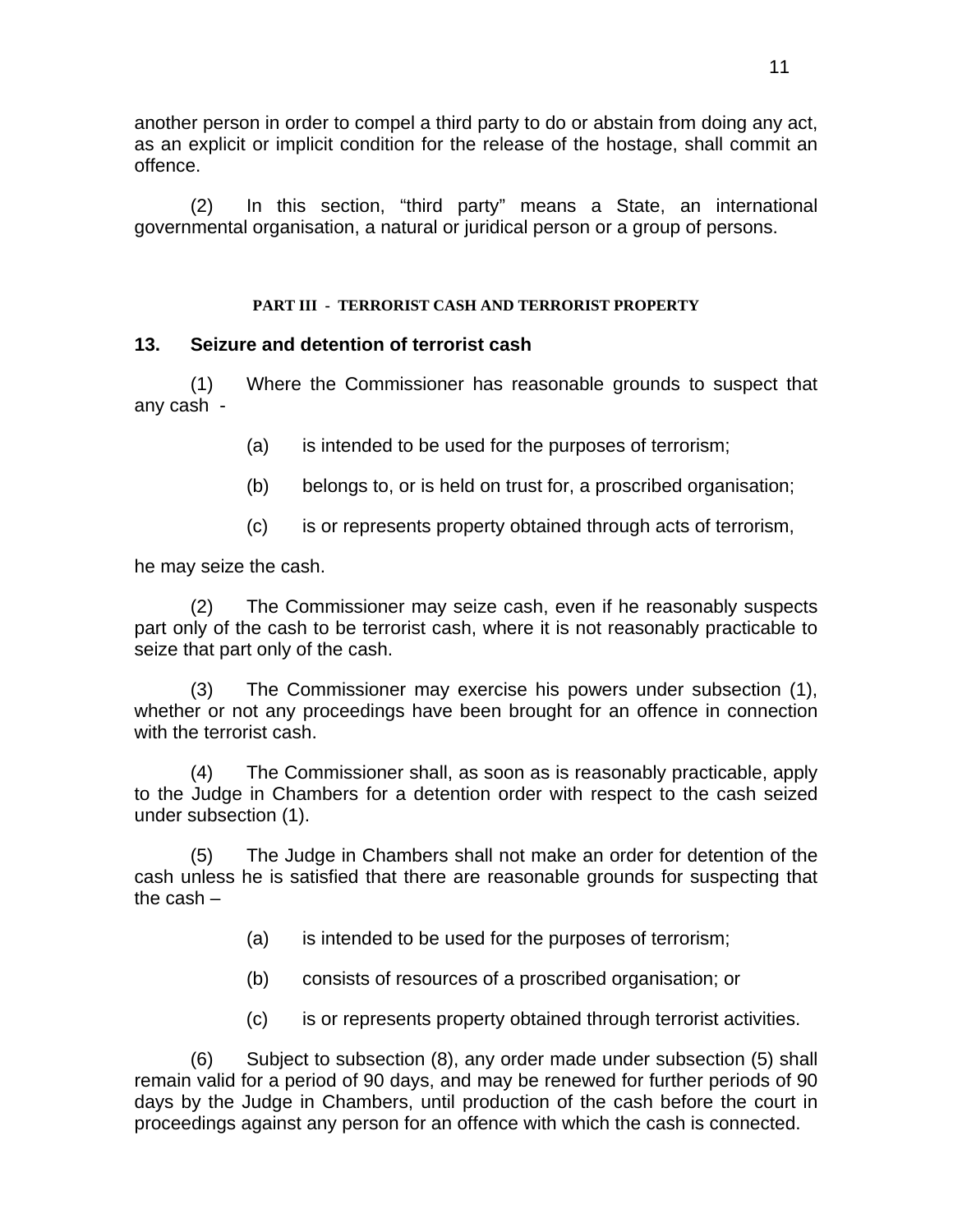(7) Any cash detained under this section shall be deposited by the Commissioner in an interest-bearing account.

(8) The cash, with the interest, may be released by order of the Judge in Chambers -

- (a) where the conditions under subsection (5) are no longer met; or
- (b) where no proceedings are brought in connection with the cash detained.
- (9) For the purposes of this section, "cash" means
	- (a) coins and notes in any currency;
	- (b) postal orders;
	- (c) traveller's cheques;
	- (d) banker's drafts;
	- (e) bearer bonds and bearer shares;
	- (f) such other monetary instruments as the Minister responsible for the subject of finance may, by regulations, specify.

### **14. Terrorist funding**

Any person who –

- (a) solicits, receives, provides or possesses money or other property;
- (b) enters into, or becomes concerned in, an arrangement as a result of which money or other property is made available or is to be made available,

for the purposes of terrorism, or for a proscribed organisation, shall commit an offence.

#### **15. Dealing in terrorist property**

 (1) Any person who enters into, or becomes concerned in, an arrangement which facilitates the retention or control by, or on behalf of, another person of terrorist property, in any manner, including -

- (a) by concealment;
- (b) by removal from the jurisdiction; or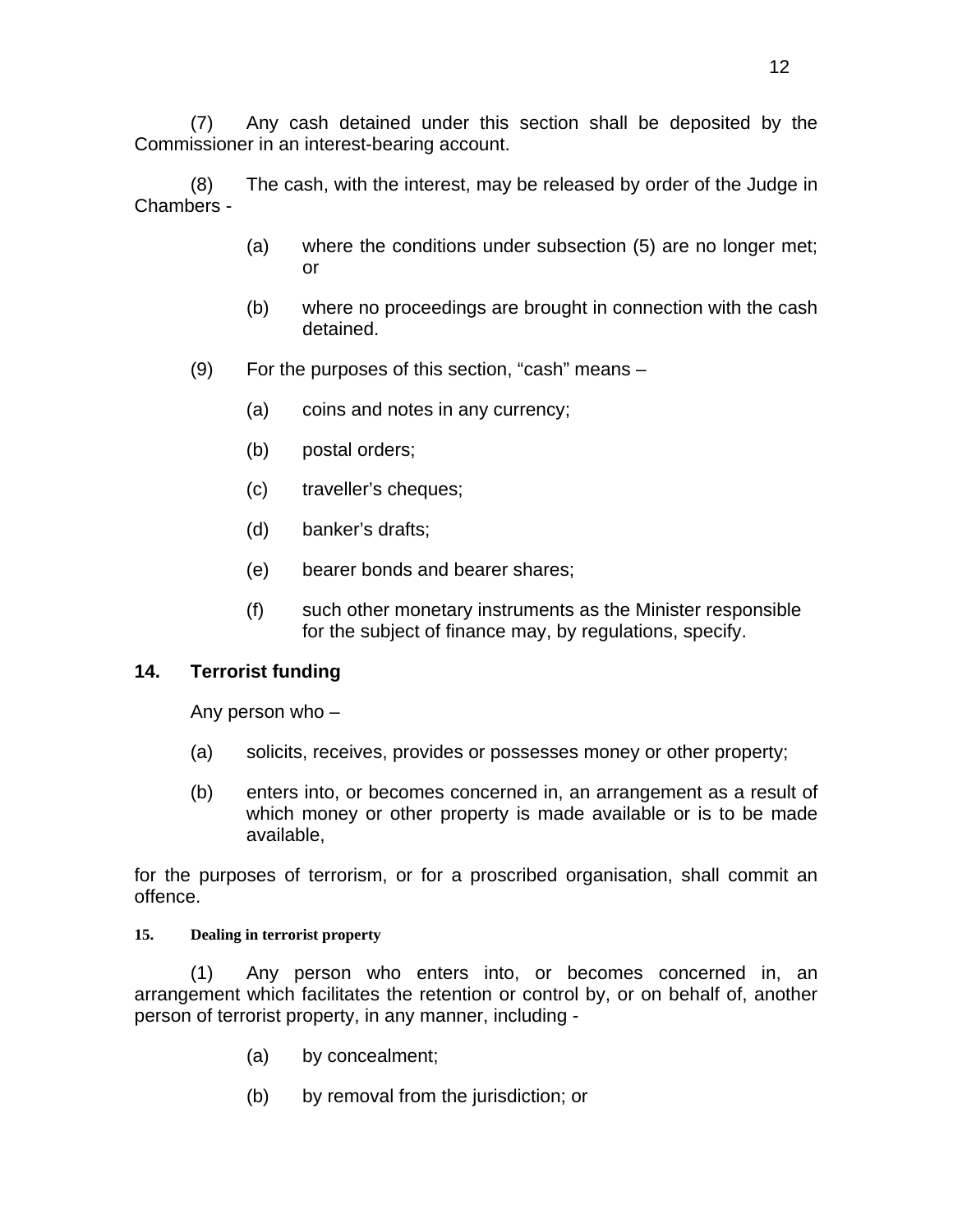(c) by transfer to any other person,

shall commit an offence.

 (2) It shall be a defence for a person charged under subsection (1) to prove that he did not know and had no reasonable cause to suspect that the arrangement related to terrorist property.

# **16. Attachment of property**

(1) Where a person is charged or about to be charged with an offence under this Act, the Commissioner may apply to a Judge in Chambers for a provisional order attaching in the hands of the suspect or in the hands of any other specified person, all moneys and other property due, or owing, or belonging to, or held on behalf of, the suspect.

- (2) An order made under subsection (1) may
	- (a) prohibit any person from making money or other property available to or for the benefit of the suspect;
	- (b) provide for the granting of authority to make money or other property available to such persons and on such conditions as may be specified in the order;
	- (c) require the suspect to provide such information or produce such document as may be required or reasonably needed for an investigation under this Act;
	- (d) include such other condition as the Judge may impose.

(3) The Judge in Chambers may appoint the Official Receiver or any other suitable person to manage the assets of the suspect during the period of operation of an Order made under this section.

- (4) The Commissioner shall
	- (a) cause notice of the order to be published in the next issue of the *Gazette* and in 2 daily newspapers;
	- (b) give notice of the order to  $-$ 
		- (i) all notaries;
		- (ii) banks, financial institutions and cash dealers;
		- (iii) any other person who may hold or be vested with property belonging to or held on behalf of the suspect.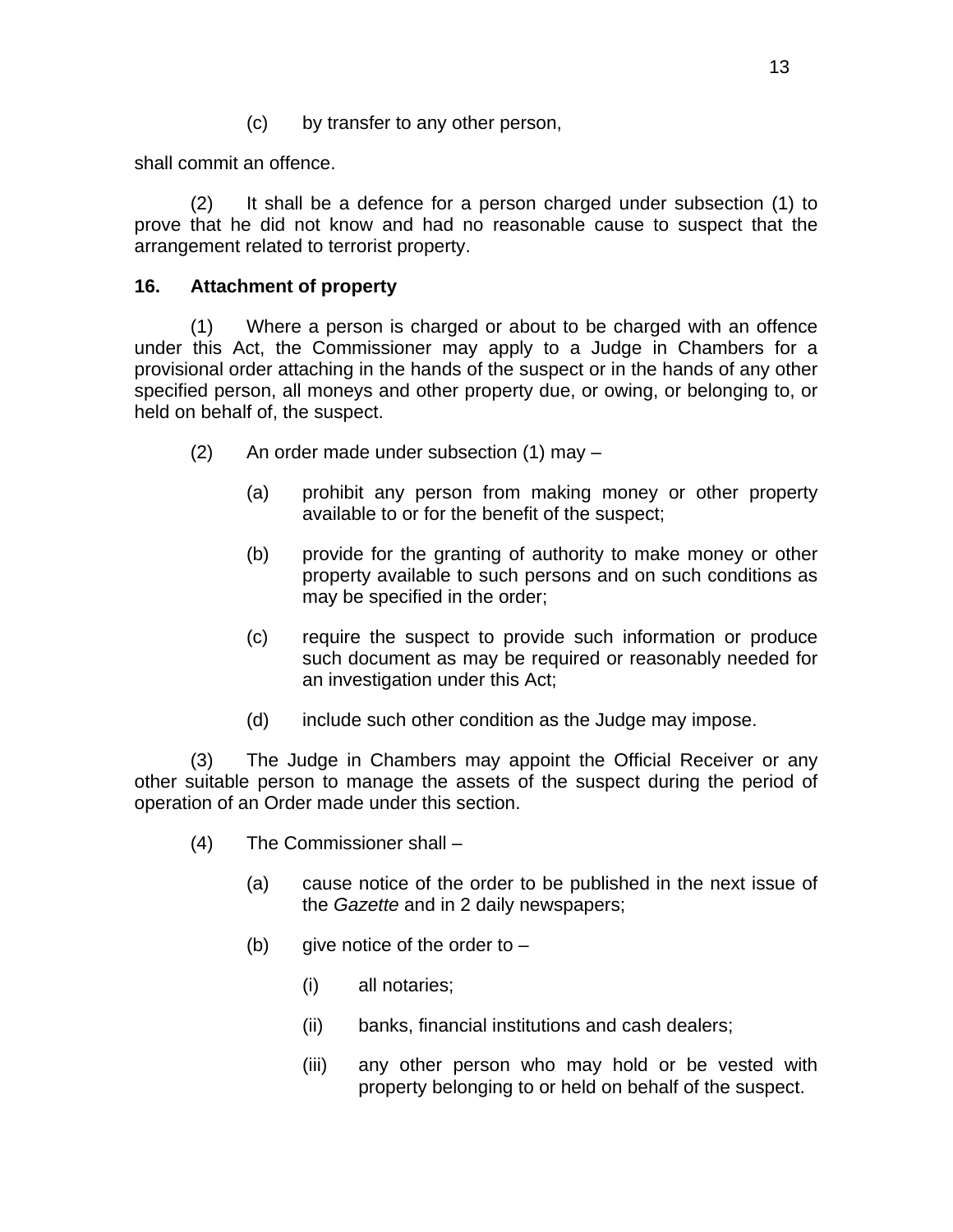(5) An order under this section shall remain in force until the determination of any charge or intended charge under subsection (1) and, in the event of a conviction, until an order for forfeiture is made by the court or proceedings relating thereto are concluded.

(6) Where an order under this section ceases to have effect, the Commissioner shall cause notice thereof to be published in the *Gazette* and 2 daily newspapers.

(7) Any payment, transfer, pledge or other disposition of property made in contravention of an order under this section shall be void.

## **17. Property tracking**

(1) Where the Commissioner has reasonable grounds to suspect that a person has committed, is committing or is about to commit an act of terrorism or is in possession of terrorist property, he may, for the purposes of an investigation under this Act, apply to a Judge in Chambers for an order -

- (a) compelling the suspect to deliver to him any document relevant to identifying, locating or quantifying any property belonging to, or in the possession or control of that person;
- (b) requiring a bank or any other financial institution, trustee, cash dealer or custodian, to produce to him all information and deliver to him all documents regarding any business transaction conducted by or on behalf of the suspect.

 (2) Where a person fails to comply with, is delaying or is otherwise obstructing an order made under subsection (1)(a), the Judge in Chambers may, upon information sworn to that effect by the Commissioner, authorise the Commissioner or any officer deputed by him to enter any premises, including a bank or other financial institution, and search the premises and remove any document for the purposes of executing such order.

# **PART IV - MUTUAL ASSISTANCE AND EXTRADITION**

### **18. Requests from foreign States**

(1) Where a foreign State makes a request for assistance in the investigation or prosecution of an offence related to terrorism, the Minister responsible for foreign affairs, after consultation with the Prime Minister and the Attorney-General, shall –

- (a) execute the request; or
- (b) inform the foreign State making the request of any reason for
	- (i) not executing the request forthwith;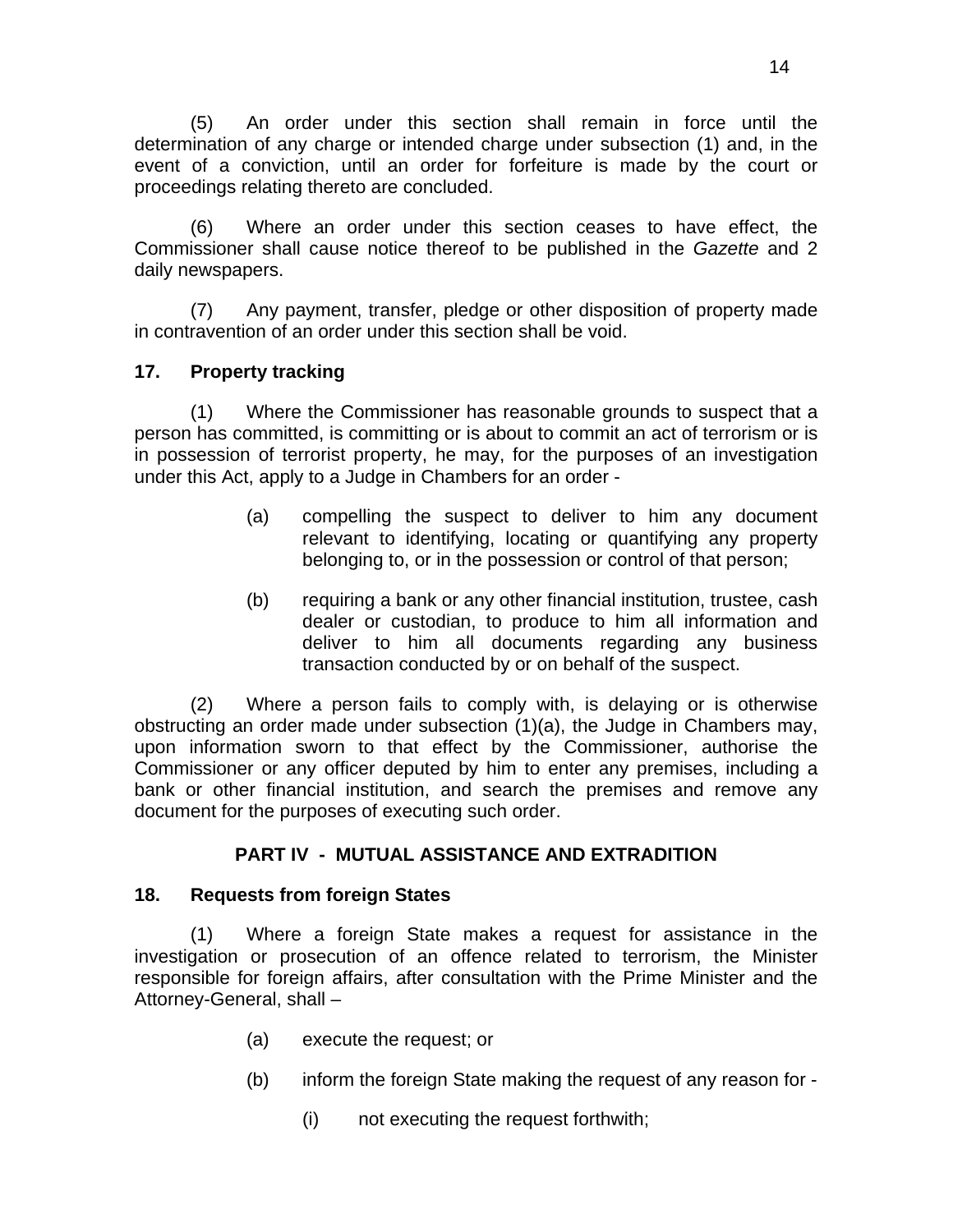(ii) delaying the execution of the request.

(2) Where the Minister responsible for foreign affairs decides to execute a request for assistance under subsection (1), he may apply to a Judge in Chambers for –

- (a) an order in writing for  $-$ 
	- (i) search and entry of specified premises;
	- (ii) search of any specified person;
	- (iii) removal of any relevant document or material;
- (b) an attachment order;
- (c) a property tracking order;
- (d) an order for freezing or forfeiture of property,

in such manner as may be prescribed.

 (3) The Judge in Chambers may make an order under this section on such conditions as he may deem fit to impose, including any condition as to payment of debts, sale, transfer or disposal of any property.

#### **19. Requests to foreign States**

(1) The Minister responsible for foreign affairs may, after consultation with the Attorney-General, make a request to any foreign State –

- (a) to provide evidence or information relevant to an offence under this Act;
- (b) for the restraint and forfeiture of property located in that State and which is liable to be forfeited by reason of it being terrorist property.

(2) Where the foreign State to which a request for assistance is made under subsection (1) requires the request to be signed by an appropriate competent authority, the Minister responsible for foreign affairs shall, for the purposes only of making such a request, be considered as the appropriate competent authority.

(3) The Minister responsible for foreign affairs may, in respect of any proceedings for an offence under this Act, apply to a Judge in Chambers for an order directed to any person resident in a foreign State to deliver himself or any document or material in his possession or under his control to the jurisdiction of the Supreme Court or, subject to the approval of the foreign State, to the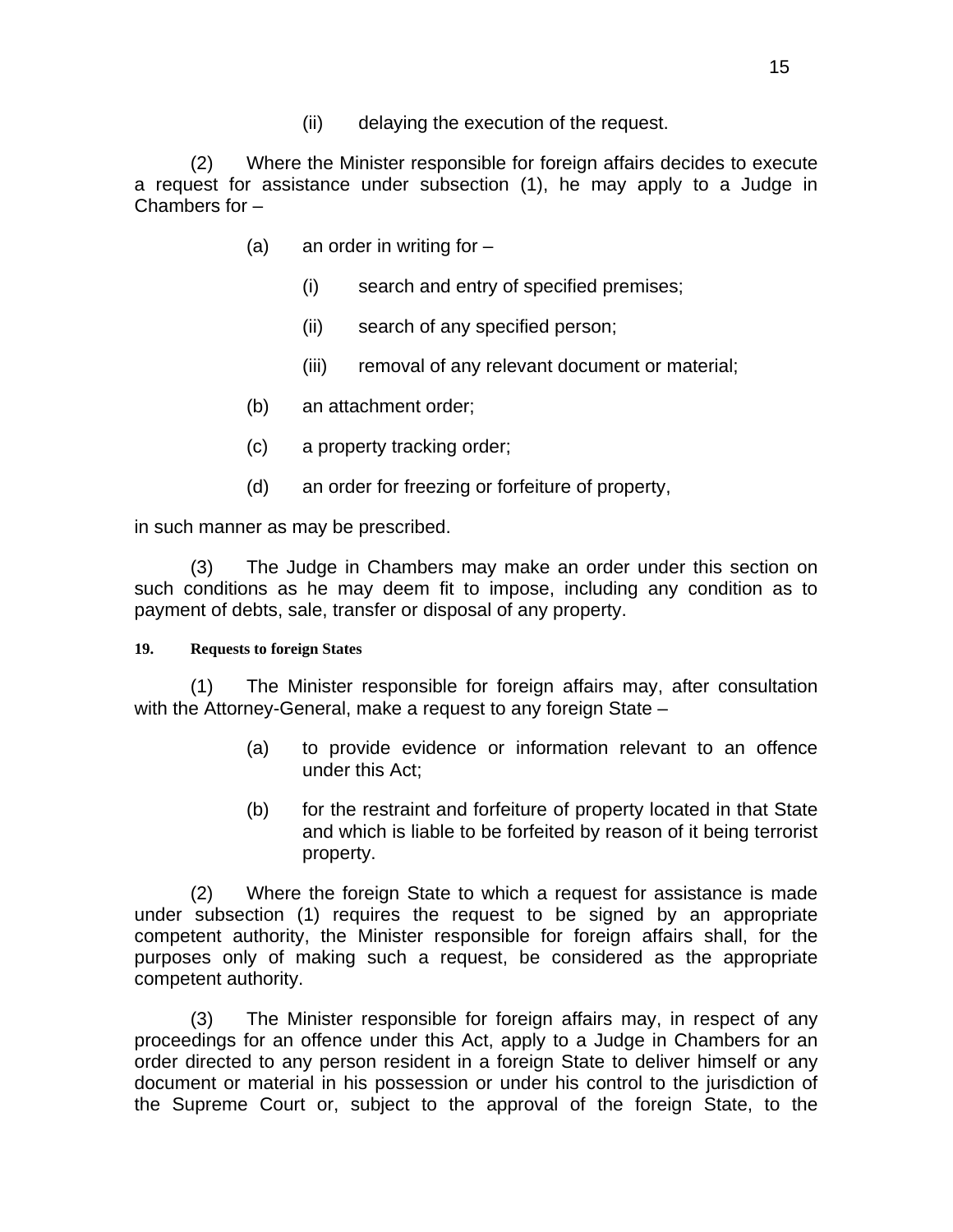jurisdiction of the Court of the foreign State for the purpose of giving evidence in relation to those proceedings.

# **20. Evidence pursuant to a request**

(1) Evidence taken, pursuant to a request under section 19, in any proceedings in a Court of a foreign State may, if it is authenticated, be *prima facie* admissible in any proceedings to which such evidence relates.

- (2) For the purpose of subsection (1), a document is authenticated if
	- (a) it purports to be signed or certified by a Judge, Magistrate or officer in or of a foreign State; and
	- (b) it purports to be authenticated by the oath or affirmation of a witness or to be sealed with an official or public seal -
		- (i) of a Minister, Department of State or Department, or officer in or of the Government of the foreign State; or
		- (ii) in the case of a territory, protectorate or colony, of the person administering the Government of the foreign territory, protectorate or colony, or of a person administering a department of that territory,protectorate or colony.

# **21. Form of requests**

(1) A request under section 18 or 19 shall be in writing and shall be dated and signed by or on behalf of the person making the request.

(2) The request may be transmitted by facsimile or by any other electronic device or means.

- $(3)$  The request shall  $-$ 
	- (a) confirm either that an investigation or prosecution is being conducted in respect of a suspected offence related to terrorism or that a person has been convicted of an offence related to terrorism;
	- (b) state the grounds on which any person is being investigated or prosecuted for an offence related to terrorism or details of the conviction of the person;
	- (c) give sufficient particulars of the identity of the person;
	- (d) give particulars sufficient to identify any bank, financial institution, cash dealer or other person believed to have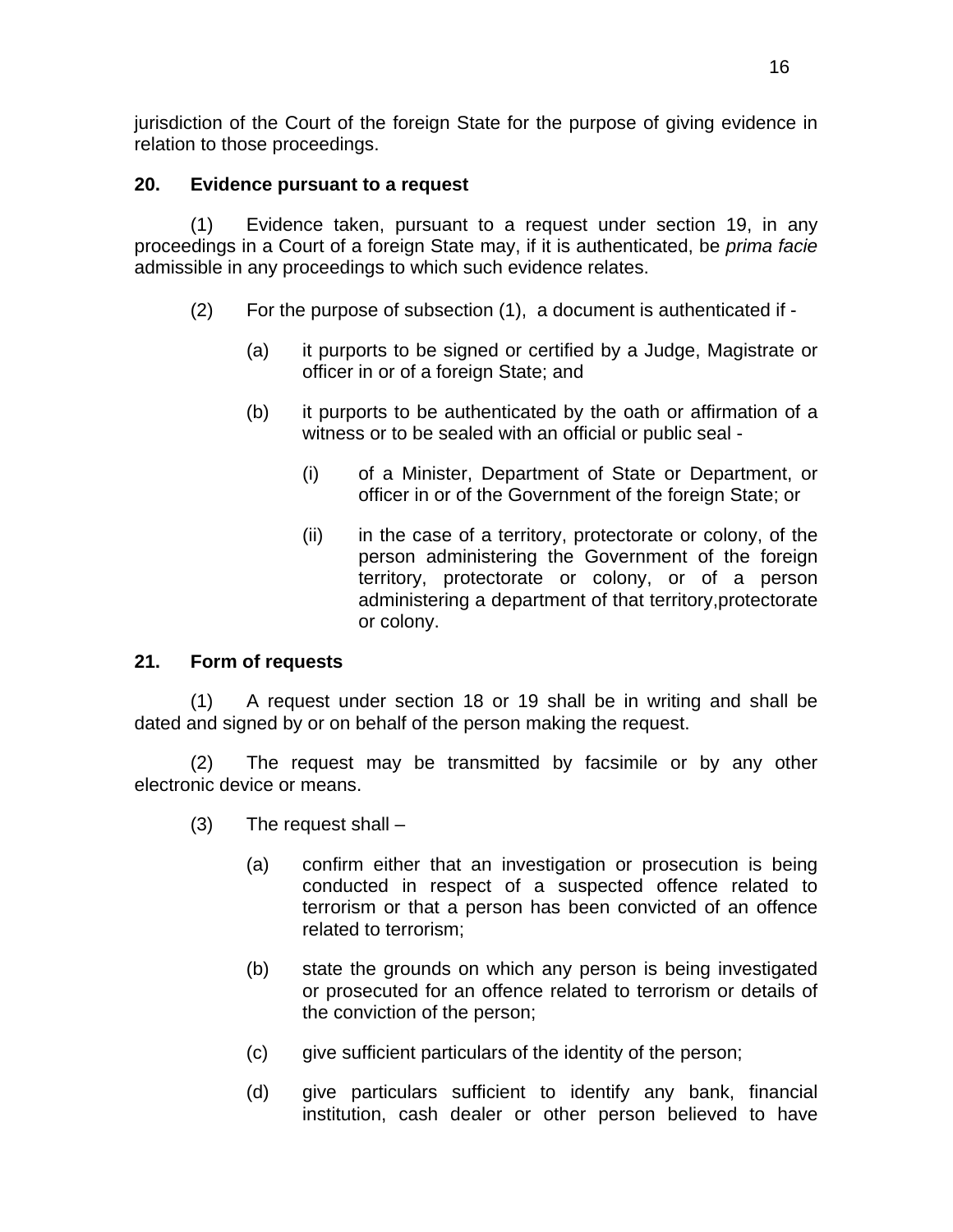information, documents or materials which may be of assistance to the investigation or prosecution;

- (e) request assistance to obtain from a bank, financial institution, cash dealer or other person all and any information, document or material which may be of assistance to the investigation or prosecution;
- (f) specify the manner in which and to whom any information, document or material obtained pursuant to the request is to be produced;
- (g) state whether a freezing order or forfeiture order is required and identify the property to be the subject of such an order; and
- (h) contain such other information as may assist the execution of the request.

(4) A request shall not be invalidated for the purposes of this Act or any legal proceedings by virtue of any failure to comply with subsection (3) where the Minister responsible for foreign affairs is satisfied that there is sufficient compliance to enable him to execute the request.

(5) Where the Minister to whom responsibility for the subject of finance is assigned considers it appropriate, either because an international arrangement so requires or permits or in the public interest, he may order that the whole or any part of any property forfeited under section 18 or 19, or the value thereof, be returned or remitted to the requesting State.

# **22. Extradition**

 Any offence under sections 3, 4, 5, 6, 7, 11, 12, 14 and 15 of this Act shall be considered to be an extradition crime for which extradition may be granted or obtained under the Extradition Act.

### **PART V - INVESTIGATION**

### **23. Power of investigation**

(1) A police officer not below the rank of Superintendent may apply to a District Magistrate for the issue of a warrant for the purpose of a terrorist investigation.

- (2) The Magistrate may issue a warrant authorising any police officer
	- (a) to enter the premises specified in the warrant;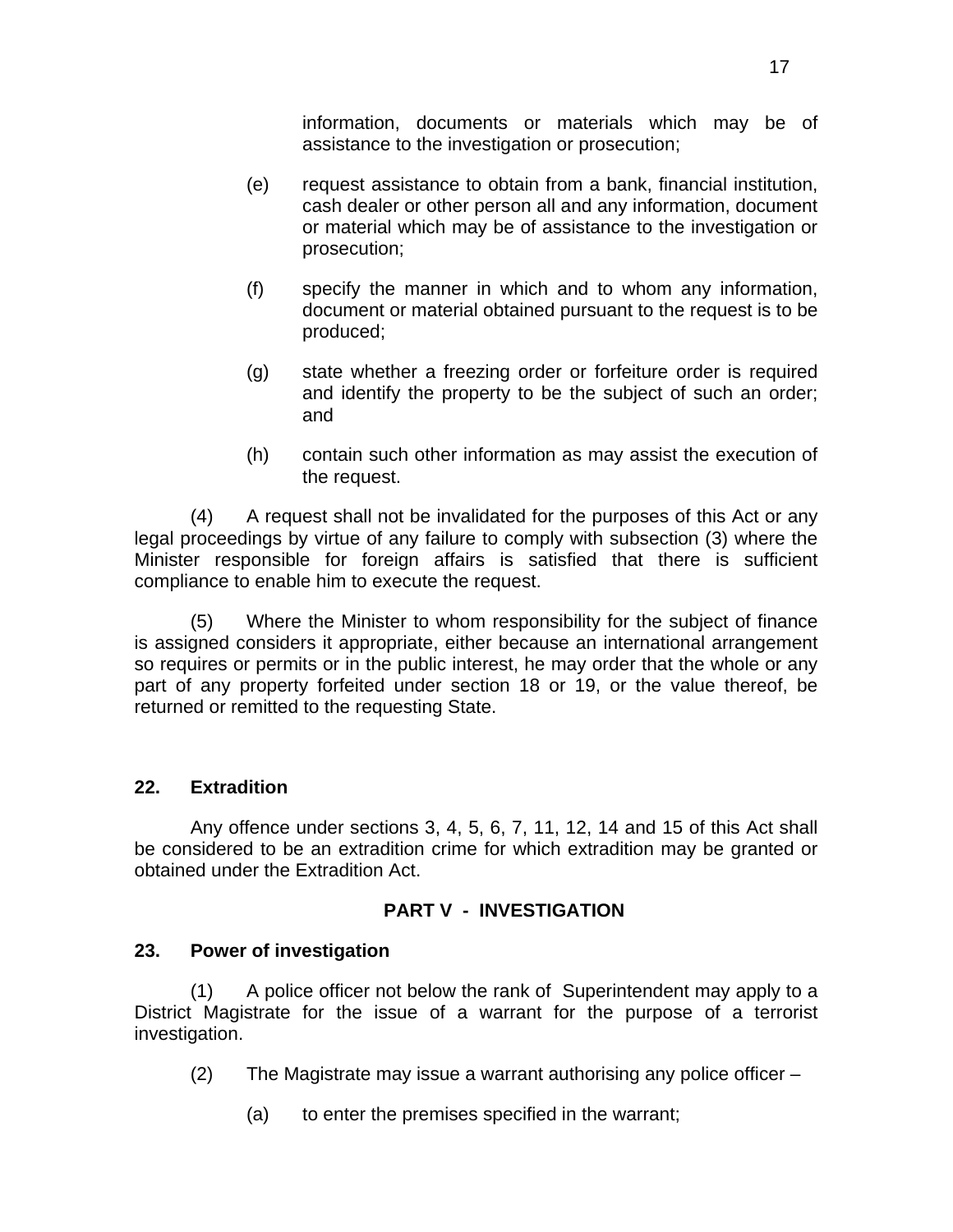- (b) to search the premises and any person found therein;
- (c) to seize and retain any relevant material found therein.

(3) The Magistrate shall not issue a warrant under subsection (2) unless he is satisfied that –

- (a) the warrant is sought for the purpose of a terrorist investigation; and
- (b) there are reasonable grounds for believing that there is material on the premises which may be relevant to the terrorist investigation.

## **24. Power of investigation in cases of urgency**

(1) Where, in a case of urgency, communication with a Magistrate to obtain a warrant would cause delay that may be prejudicial to the maintenance of public safety or public order, a police officer, not below the rank of Superintendent, may, notwithstanding any other Act, with the assistance of such other police officers as may be necessary –

- (a) enter and search any premises or place, if he has reason to suspect that, within those premises or at that place –
	- (i) an offence under this Act is being committed or likely to be committed; and
	- (ii) there is evidence of the commission of an offence under this Act;
- (b) search any person or vehicle found on any premises or place which he is empowered to enter and search under paragraph (a);
- (c) stop, board and search any vessel, aircraft or vehicle if he has reason to suspect that there is in it evidence of the commission or likelihood of commission of an offence under this Act;
- (d) seize, remove and detain anything which is, or contains or appears to him to be or to contain or to be likely to be or to contain, evidence of the commission of an offence under this Act;
- (e) arrest and detain any person whom he reasonably suspects of having committed or of being about to commit an offence under this Act.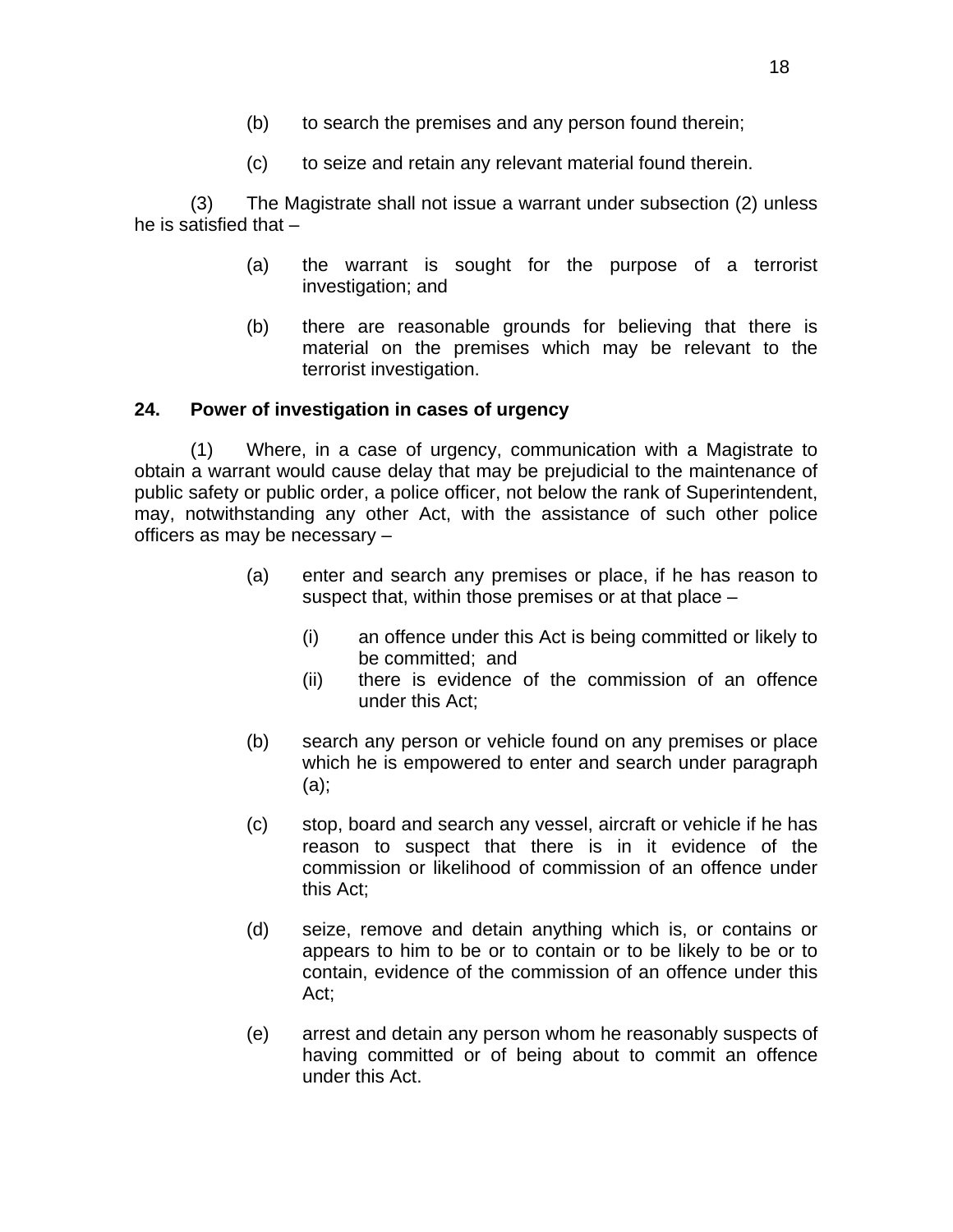(2) A police officer may use such force as may be necessary for the exercise of the powers conferred by subsection (1).

(3) Any person found on any premises or place or in any vessel, aircraft or vehicle may be detained by a police officer until the completion of the search under subsection (1).

(4) Where a seizure is effected under this section, a list of all the articles, documents and other matters seized shall forthwith be delivered –

- (a) to the person on whom the search is made;
- (b) to the owner of the premises, place, vessel, aircraft or vehicle searched.

(5) Notwithstanding subsection (1), no woman shall be searched under this section except by a woman.

(6) For the purposes of this section, the degree of force which may be used shall not be greater than is reasonably necessary.

(7) Nothing in this section shall be construed as a derogation from the lawful right of any person in the defence of person or property.

(8) A police officer who uses such force as may be necessary for any purpose, in accordance with this Act, shall not be liable, in any criminal or civil proceedings, for having, by the use of force, caused injury or death to any person or damage to or loss of any property.

# **25. Intelligence gathering**

(1) Notwithstanding any other enactment, the Minister may for the purposes of the prevention or detection of offences, or the prosecution of offenders, under this Act, give such directions as appear to him to be necessary to -

- (a) communication service providers generally;
- (b) communication service providers of a specified description;
- (c) any particular communication service provider.

(2) Before giving a direction under this section, the Minister may consult any communication service provider he deems fit to consult.

(3) A direction under this section shall specify the maximum period for which a communication service provider may be required to retain communications data.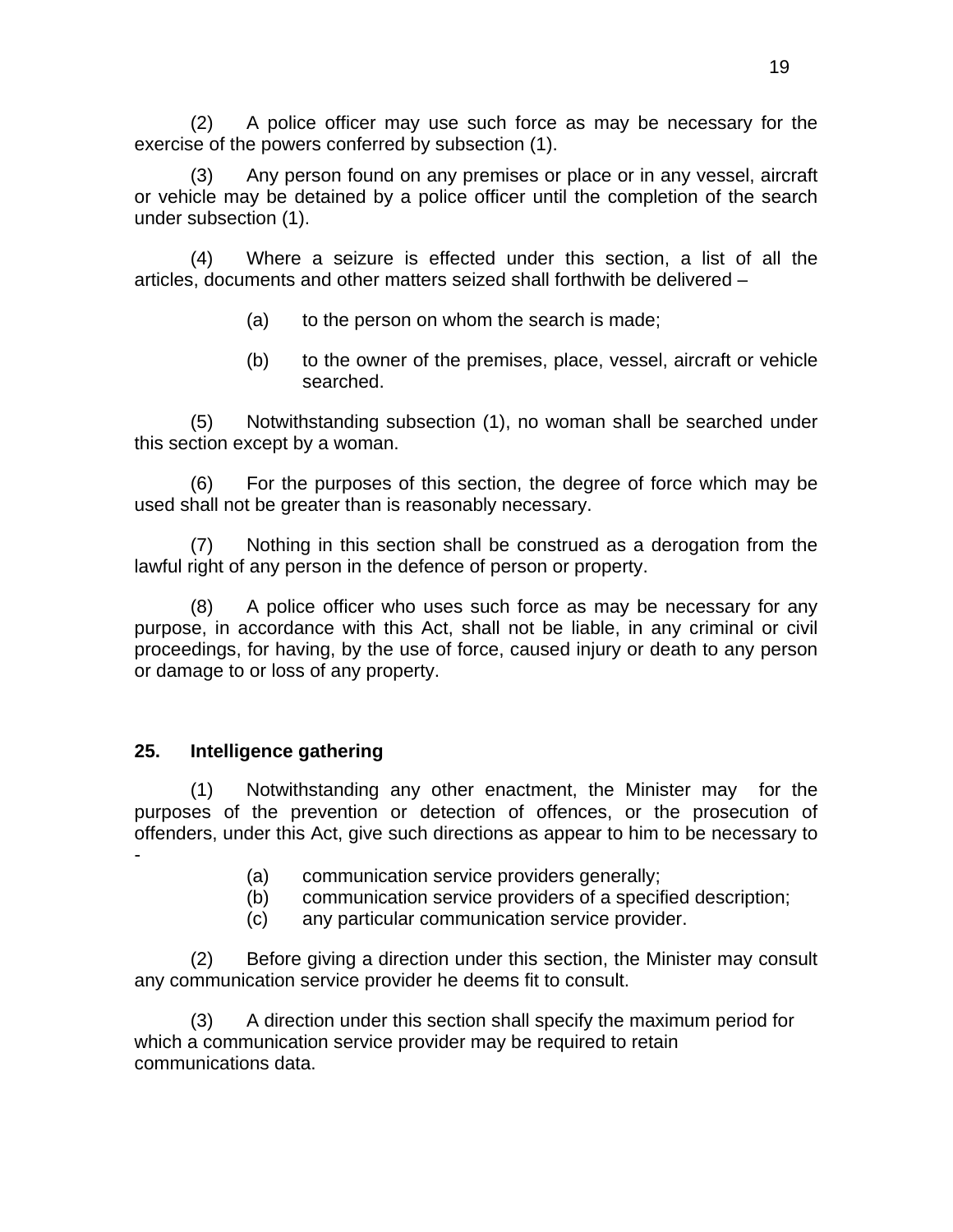$(4)$  In this section –

 "communication service provider" means a person who provides postal, or information and communication, including telecommunications, service;

"data" means information recorded in a form in which it can be processed by equipment operating automatically in response to instructions given for that purpose.

### **26. Detention of aircraft or vessel**

(1) An authorised person may issue a detention order in respect of an aircraft or vessel if he is of opinion that –

- (a) a threat has been made to commit an act of violence against the aircraft or vessel, or against any person or property on board the aircraft or vessel; or
- (b) an act of violence is likely to be committed against the aircraft or vessel, or against any person or property on board the aircraft or vessel.

(2) Where the operator of an aircraft or vessel fails to comply with a detention order under subsection (1), the authorised person may –

- (a) enter, or authorise any other person to enter, the aircraft or vessel;
- (b) arrange for a person or thing to be removed from the aircraft or vessel,

and may use reasonable force, or authorise the use of reasonable force by another person for any such purpose.

(3) The authorised person shall give written notice to the operator of the aircraft or vessel of any detention order issued under this section.

(4) Where the operator of an aircraft or vessel objects to a detention order, the Minister may, after hearing the interested parties, confirm, vary or cancel the order.

(5) Any person who –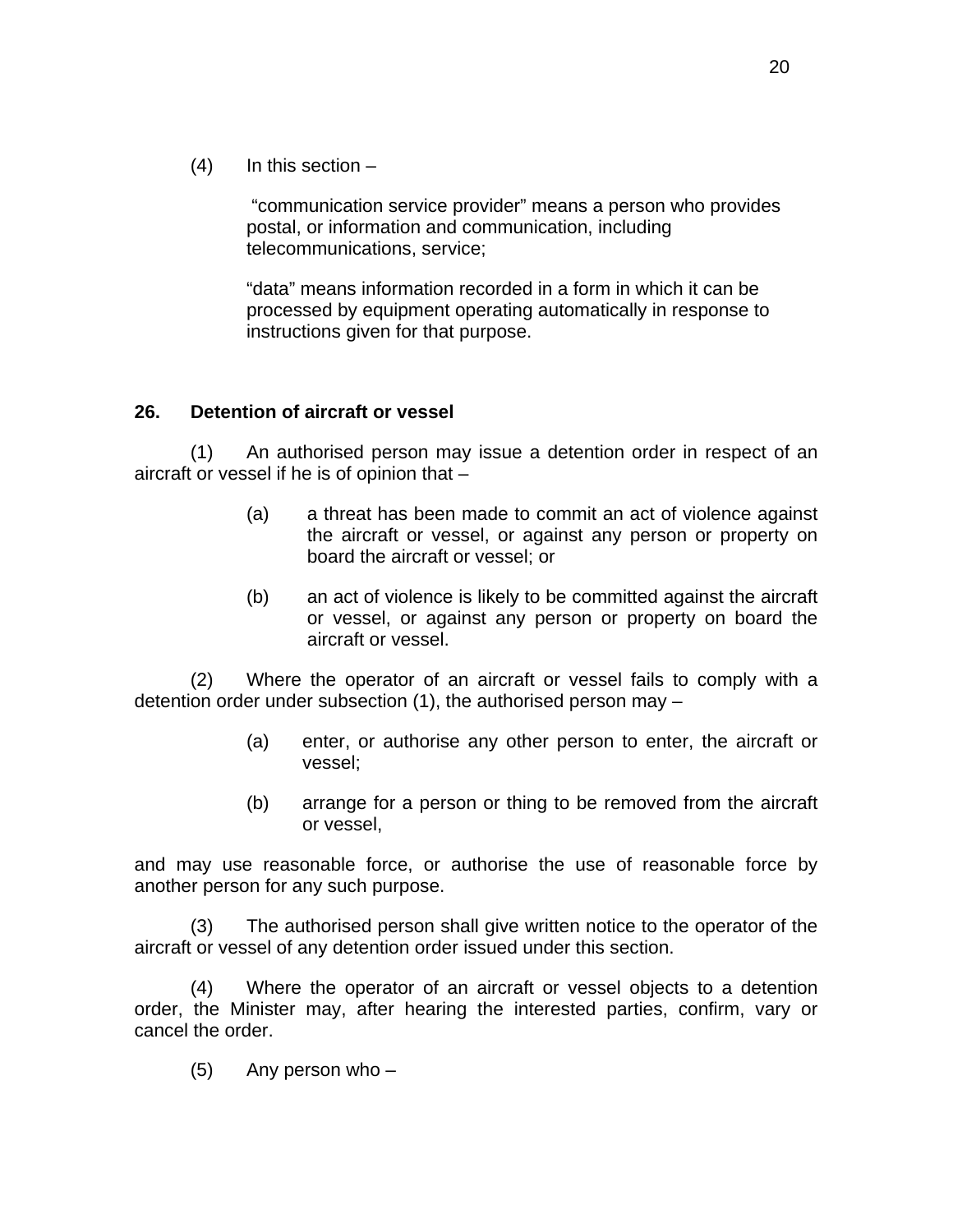- (a) without reasonable excuse, fails to comply with the requirement of a detention order;
- (b) intentionally obstructs or hinders any person acting in accordance with subsection (2),

shall commit an offence.

(6) For the purposes of this section, the Minister may, in writing, designate as an authorised person such person as he deems appropriate.

## **27. Detention for offences related to terrorism**

(1) Where any person is arrested under reasonable suspicion of having committed any offence under section 3, 4, 5, 6, 7, 11, 12, 14 or 15, a police officer not below the rank of Superintendent of Police may, subject to this section, direct that the person arrested be detained in police custody for a period not exceeding 36 hours from his arrest, without having access to any person other than a police officer not below the rank of Inspector, or a Government Medical Officer and, in any such case, that person shall be detained accordingly.

 (2) No direction under subsection (1) shall be made unless the police officer has reasonable grounds to believe that giving access to any person other than the Police Officer not below the rank of Inspector or the Government Medical Officer specified in that subsection -

- (a) will lead to interference with or harm to evidence connected with an offence under section 3, 4, 5, 6, 7, 11, 12, 14 or 15, or to interference with, or physical injury to, other persons; or
- (b) will lead to the alerting of other persons suspected of having committed such an offence but not yet arrested for it; or
- (c) will hinder the tracking, search and seizure of terrorist property.

(3) As soon as a direction is issued under subsection (1), the person detained shall be informed that he may, if he so wishes, be examined by a Government Medical Officer.

### **28. Custody record and video recording**

(1) A custody record containing the information specified in the Third Schedule shall be kept in respect of any person detained pursuant to the powers conferred by section 27.

(2) A video recording shall be made and kept in the manner specified in the Fourth Schedule in respect of any person detained pursuant to the powers conferred by section 27.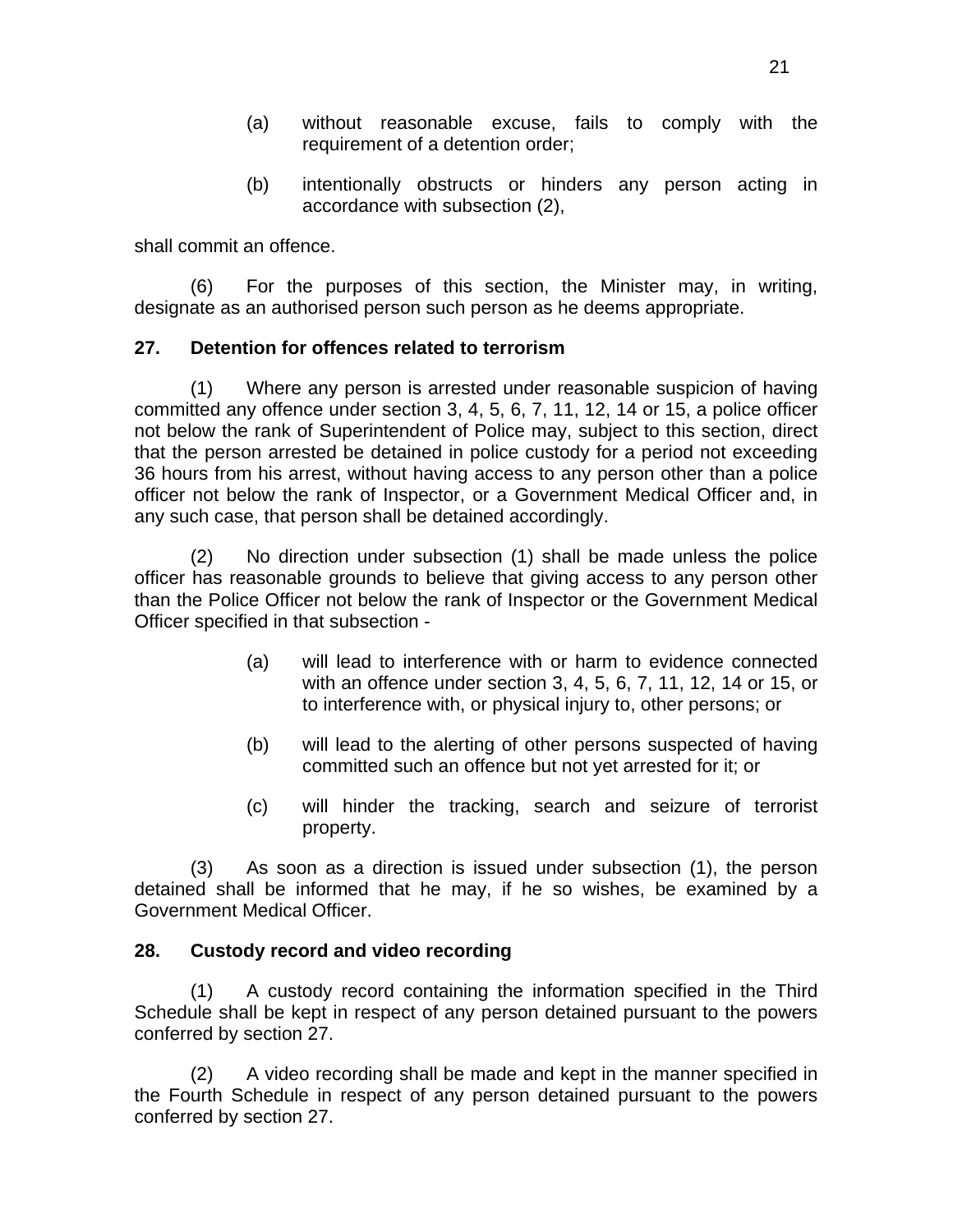(3) A video recording under this section shall, notwithstanding the common law rule against hearsay, be admissible in evidence in the course of any judicial proceedings to the same extent and in the same manner as documentary evidence would be admissible.

(4) In this section, "video recording" includes the recording of visual images or sound by electronic or other technological means.

## **PART VI - PROSECUTION**

### **29. Prosecution for offence**

(1) No prosecution for an offence under this Act shall be instituted except by or with the consent of the Director of Public Prosecutions.

(2) A Court may, on motion by or on behalf of the Director of Public Prosecutions, order that no person shall publish –

- (a) the name, address or photograph of any witness in any case tried or about to be tried before it for any offence under this Act; or
- (b) any evidence or any other matter likely to lead to the identification of the witness.

(3) A Court may, on motion by or on behalf of the Director of Public Prosecutions, in the interest of public safety or public order, exclude from proceedings instituted for any offence under this Act, any person other than the parties and their legal representatives.

(4) Any person who contravenes an order made under subsection (3) shall commit an offence.

#### **30. Extra-territorial jurisdiction**

A Mauritian Court shall have jurisdiction to try an offence and inflict the penalties specified in this Act where the act constituting the offence under sections 3, 4, 5, 6, 7, 11, 12, 14 and 15, has been done or completed outside Mauritius and -

- (a) the victim is a citizen of the Republic of Mauritius or has an effective link with Mauritius or is dealing with or on behalf of the Government of Mauritius;
- (b) the alleged offender is in Mauritius; or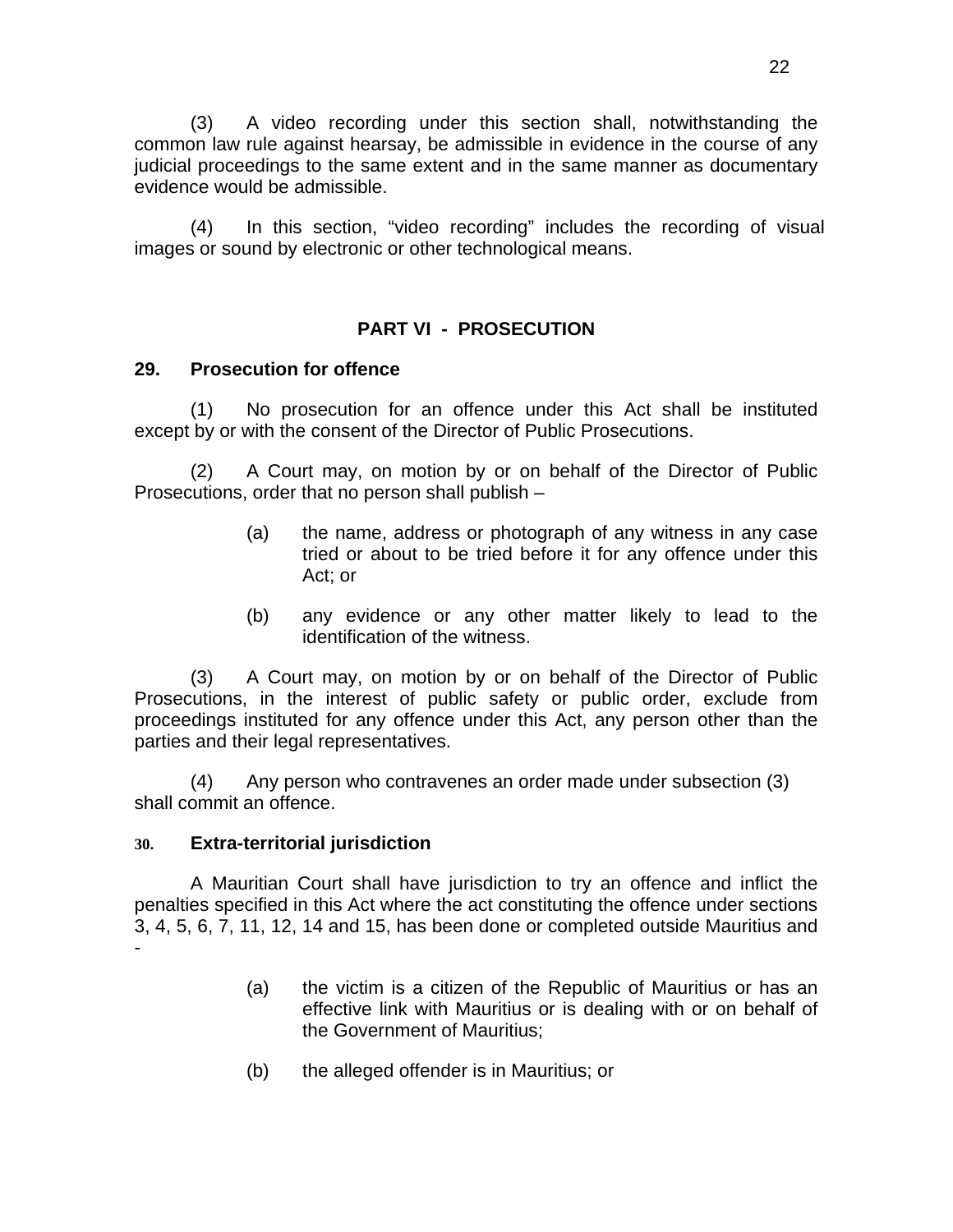(c) the alleged offender is in Mauritius, and Mauritius does not extradite him.

# **31. Competent Court**

(1) Subject to subsection (2), prosecution for an offence under this Act shall take place, at the sole discretion of the Director of Public Prosecutions, before a Judge without a jury, the Intermediate Court or the District Court.

(2) A prosecution for an offence under section 3 shall take place before a Judge without a jury.

(3) Notwithstanding any other enactment, the Intermediate Court shall have –

- (a) jurisdiction to impose any penalty provided for an offence under this Act provided that the penalty for an offence does not exceed 20 years; and
- (b) power to order sentences imposed under this Act to be served consecutively provided that the terms of such sentences shall not in the aggregate exceed 30 years.

(4) Sections 150, 151, 152 and 153 of the Criminal Procedure Act and the Probation of Offenders Act shall not apply to a conviction for an offence under this Act.

### **32. Penalties**

(1) Subject to subsection (3), any person who commits an offence against this Act shall, on conviction, be liable –

- (a) in the case of an offence under section 3, to penal servitude for a term of not less than 5 years nor more than 35 years;
- $(b)$  in the case of an offence under sections 4, 5, 6, 7, 11, 12, 14 and 15, to penal servitude for a term of not less than 3 years nor more than 20 years;
- (c) in the case of an offence under sections 8 and 9, to penal servitude for a term of not less than 2 years nor more than 15 years;
- (d) in the case of an offence under sections 26 and 29, to a fine not exceeding 50,000 rupees and to imprisonment for a term not exceeding 5 years.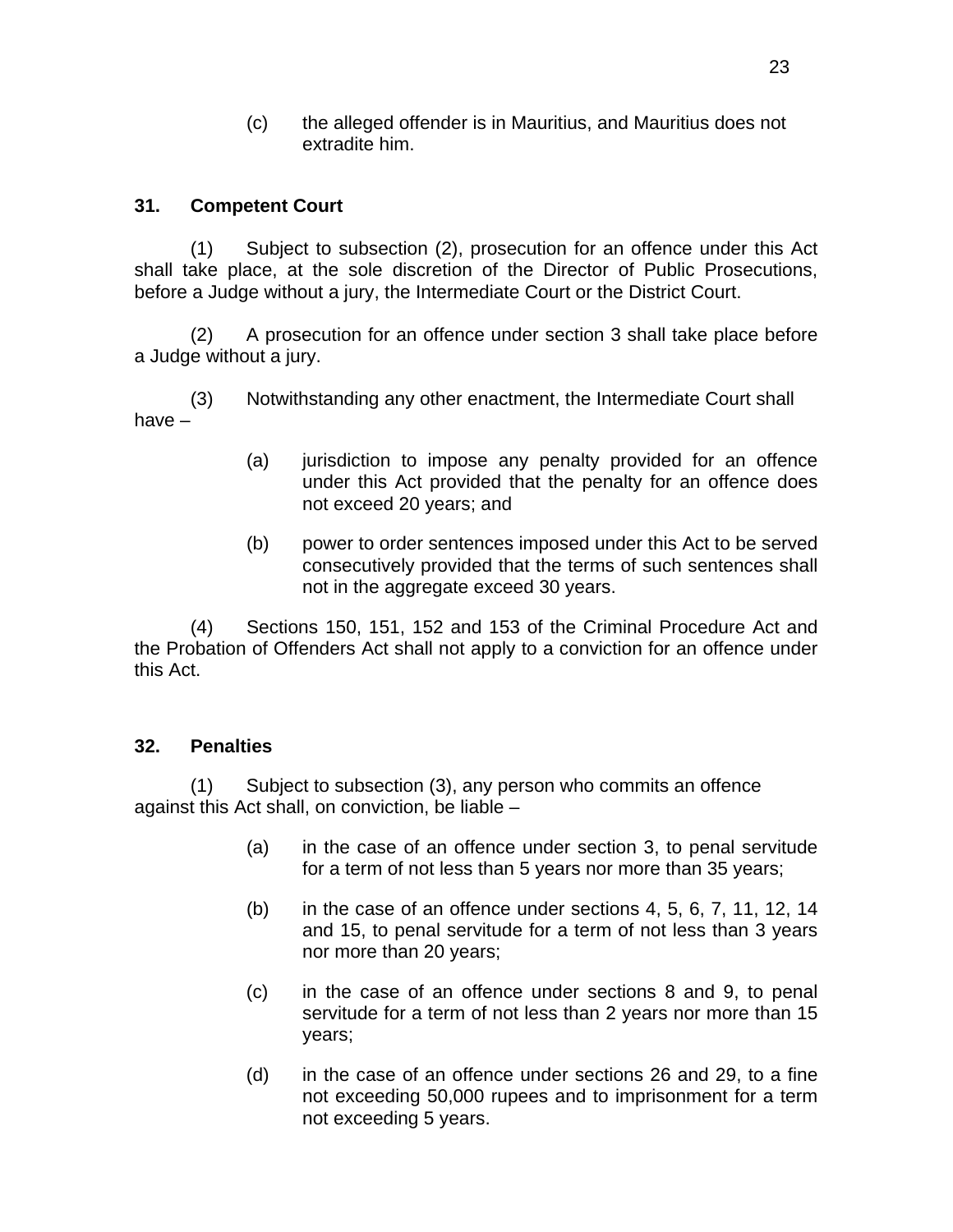(2) The Court before which a person is convicted of an offence under this Act may, in addition to any penalty imposed by the Court, order the forfeiture  $of -$ 

- (a) any terrorist cash, with any accrued interest, or terrorist property;
- (b) any article, substance, device or material by means of which the offence was committed;
- (c) any vehicle or vessel used in the commission of the offence.

 (3) (a) Any person who has been convicted of a conspiracy to commit any of the offences under sections 3, 4, 5, 6, 7, 11, 12, 14, or 15 shall be exempted from penalty as specified in subsection (1) and absolutely discharged if, having revealed the conspiracy to the police or to the Court, he has made it possible to prevent the commission of the offence and to identify the other persons involved in the conspiracy.

 (b) Notwithstanding subsection (1), the penalty incurred by any person convicted of any offence referred to in that subsection shall be reduced in such manner as the Court thinks just where that person has, before any proceedings, made possible or facilitated the identification of the other guilty persons, or who, after the commencement of proceedings, has made possible or facilitated the arrest of such persons.

# **PART VII - MISCELLANEOUS**

#### **33. Regulations**

(1) The Minister may, for the purposes of this Act, make such regulations as he thinks fit.

- (2) Regulations made under sub-section (1) may provide for
	- (a) the types of financial or other related services which may not be provided to proscribed organisations;
	- (b) the amendment of the Schedules.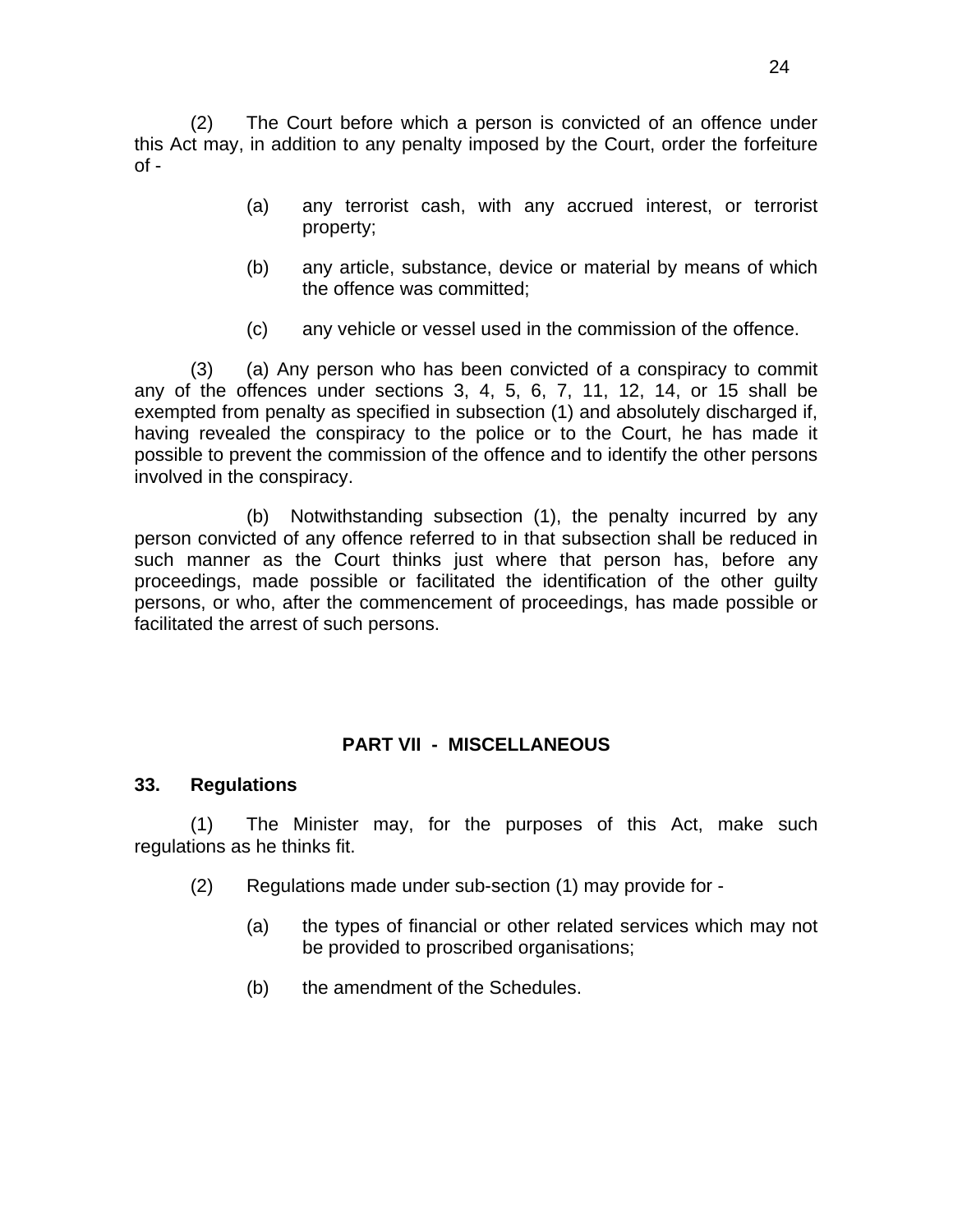### **34. Consequential amendments**

(1) The Criminal Code (Supplementary) Act is amended in section 109, in subsection (2), by deleting the words "or manslaughter" and replacing them by the words "manslaughter or an offence related to terrorism under the Prevention of Terrorism Act 2002."

(2) The Criminal Procedure Act is amended in the Fifth Schedule by adding the following new paragraph, the full stop at the end of paragraph (g) being replaced by a semi-colon -

(h) Prevention of Terrorism Act 2002, section 3.

 (3) The Immigration Act is amended in section 8, in subsection (1), by adding at the end the following new paragraph -

> (l) persons declared suspected international terrorists under the Prevention of Terrorism Act 2002.

(4) The Mauritius Citizenship Act is amended in section 11, in subsection (3) -

- (a) in paragraph (a), by deleting the words "Subject to paragraph (b)" and replacing them by the words "Subject to paragraphs (b) and (c)";
- (b) in sub-paragraph (a) (i), by adding immediately after the word "State" the words "or is, or has been declared, a suspected international terrorist under the Prevention of Terrorism Act 2002";
- (c) by adding after paragraph (b), the following new paragraph
	- (c) In the case of a person who is declared a suspected international terrorist as specified in sub-paragraph (a) (i) -

 (i) the Minister may, subject to paragraph (b), deprive him of his citizenship irrespective of the manner in which he acquired both the citizenship of Mauritius and that of another State;

 (ii) subsections 5, 6 and 7 shall not be applicable.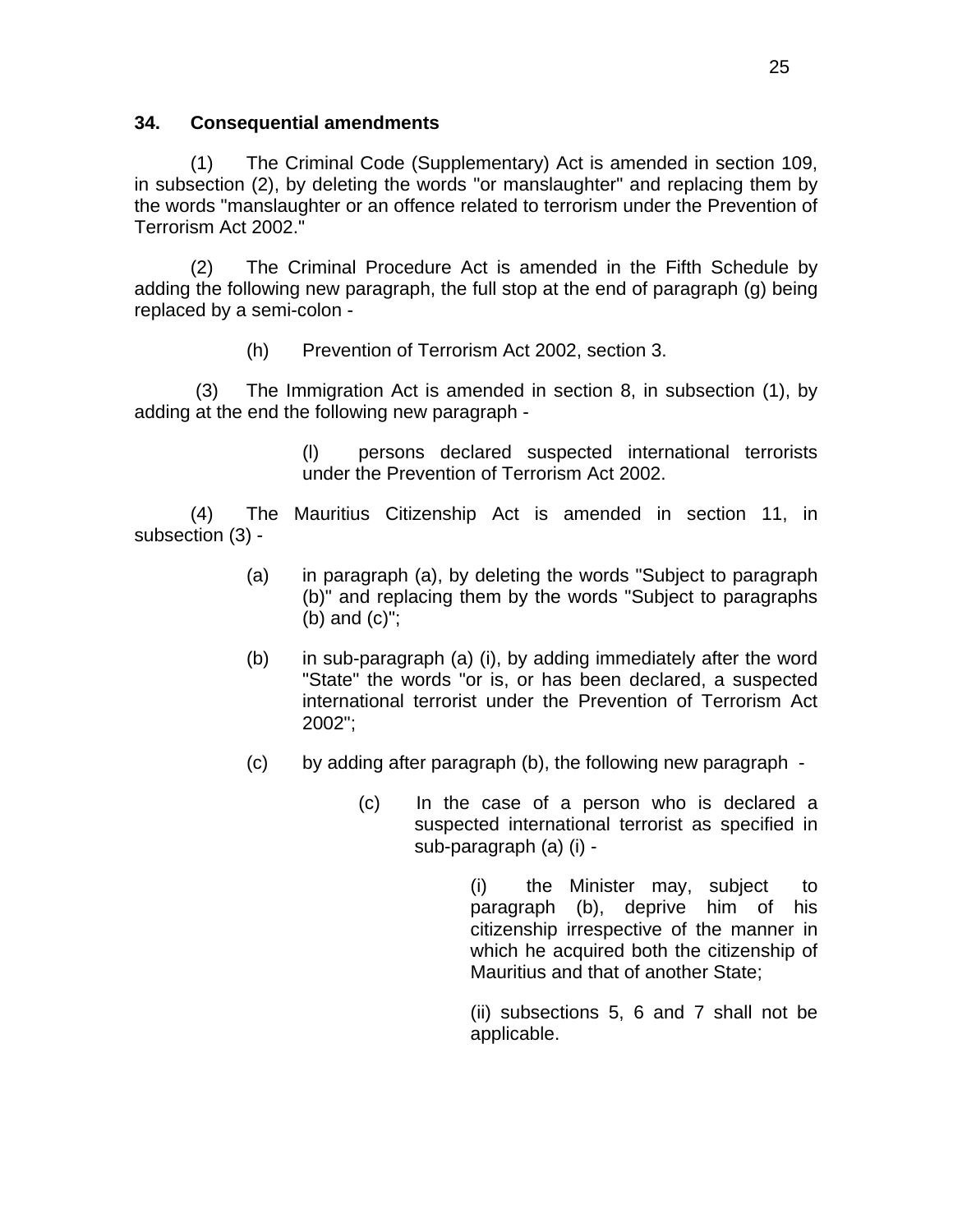#### **36. Commencement**

(1) Subject to subsection (2), this Act shall come into operation on a date to be fixed by Proclamation.

(2) Different dates may be fixed for the operation of different sections of the Act.

 Passed by the National Assembly on the fourth day of February two thousand and two and on the fourteenth day of February two thousand and two upon reconsideration under section 46(2)(d) of the Constitution of Mauritius.

> ANDRE POMPON *Clerk of the National Assembly*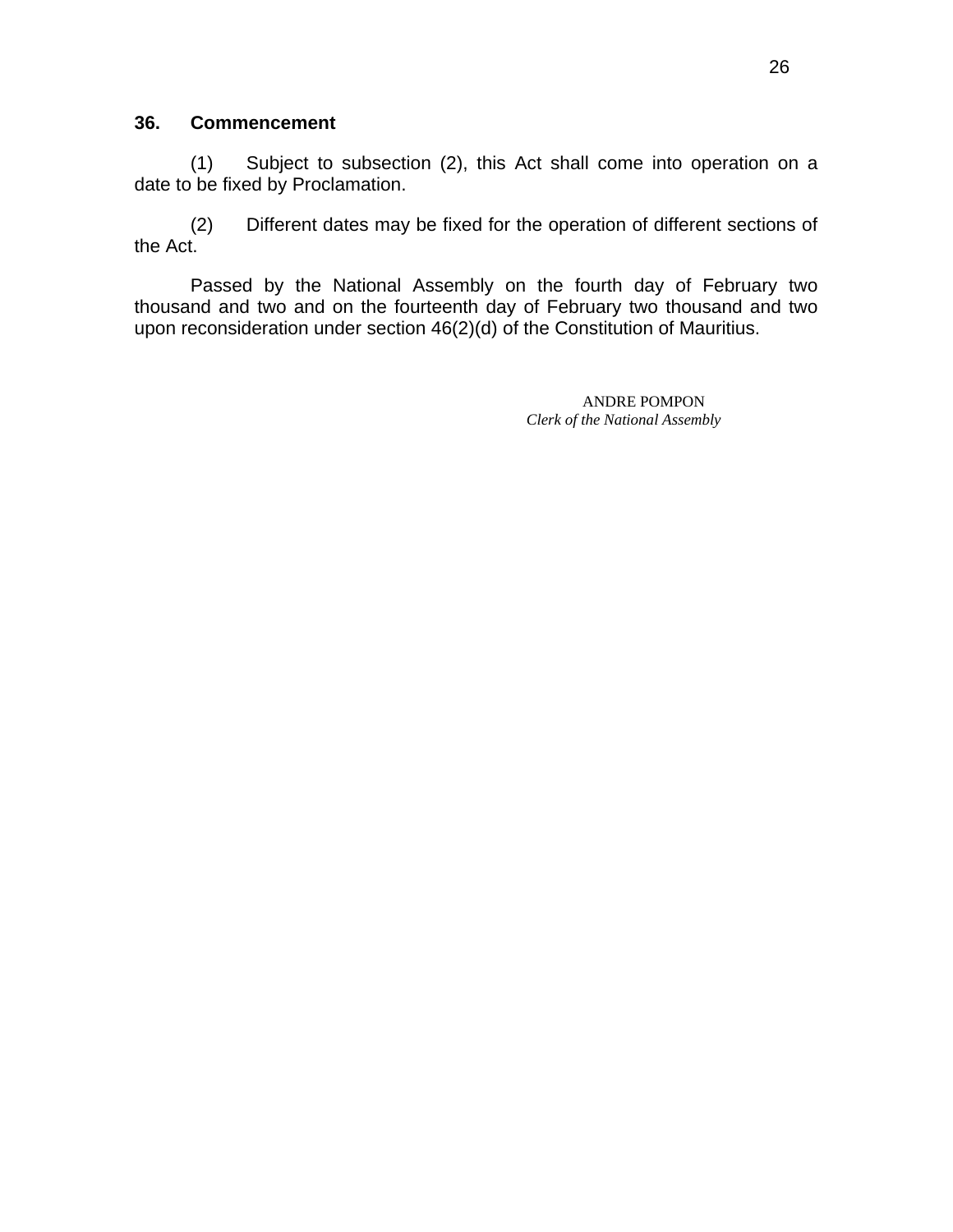#### **FIRST SCHEDULE**

*(sections 2 and 17)* 

Financial Services Development Act 2001

Immigration Act in so far it applies to section 5A

Insurance Act

Securities (Central Depository, Clearing and Settlement) Act

Stock Exchange Act

Trusts Act 2001

Unit Trusts Act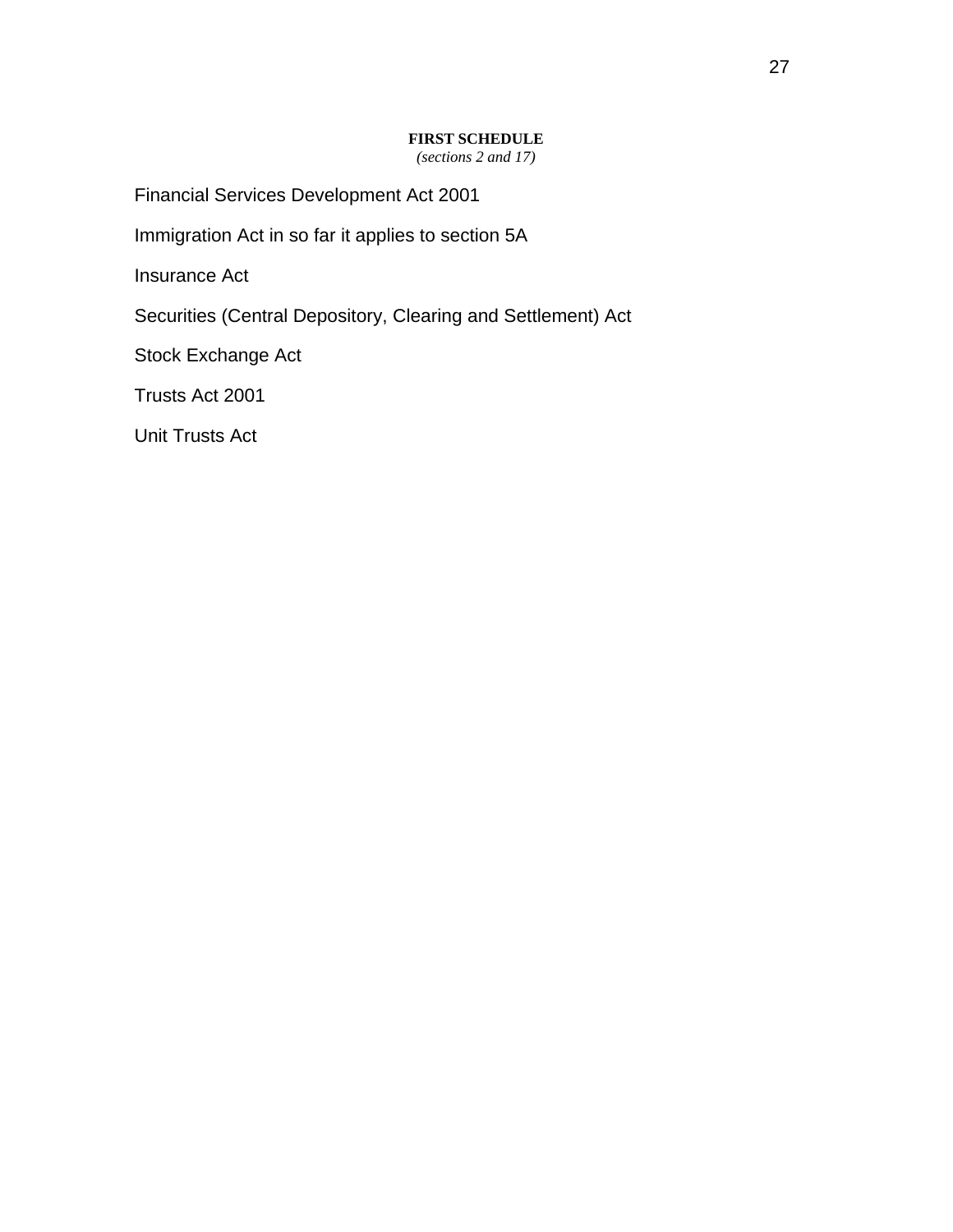# **SECOND SCHEDULE**

*(section 11)* 

Civil Aviation (Hijacking and other Offences) Act, sections 4, 5, 6 and 6A

Section 12 of this Act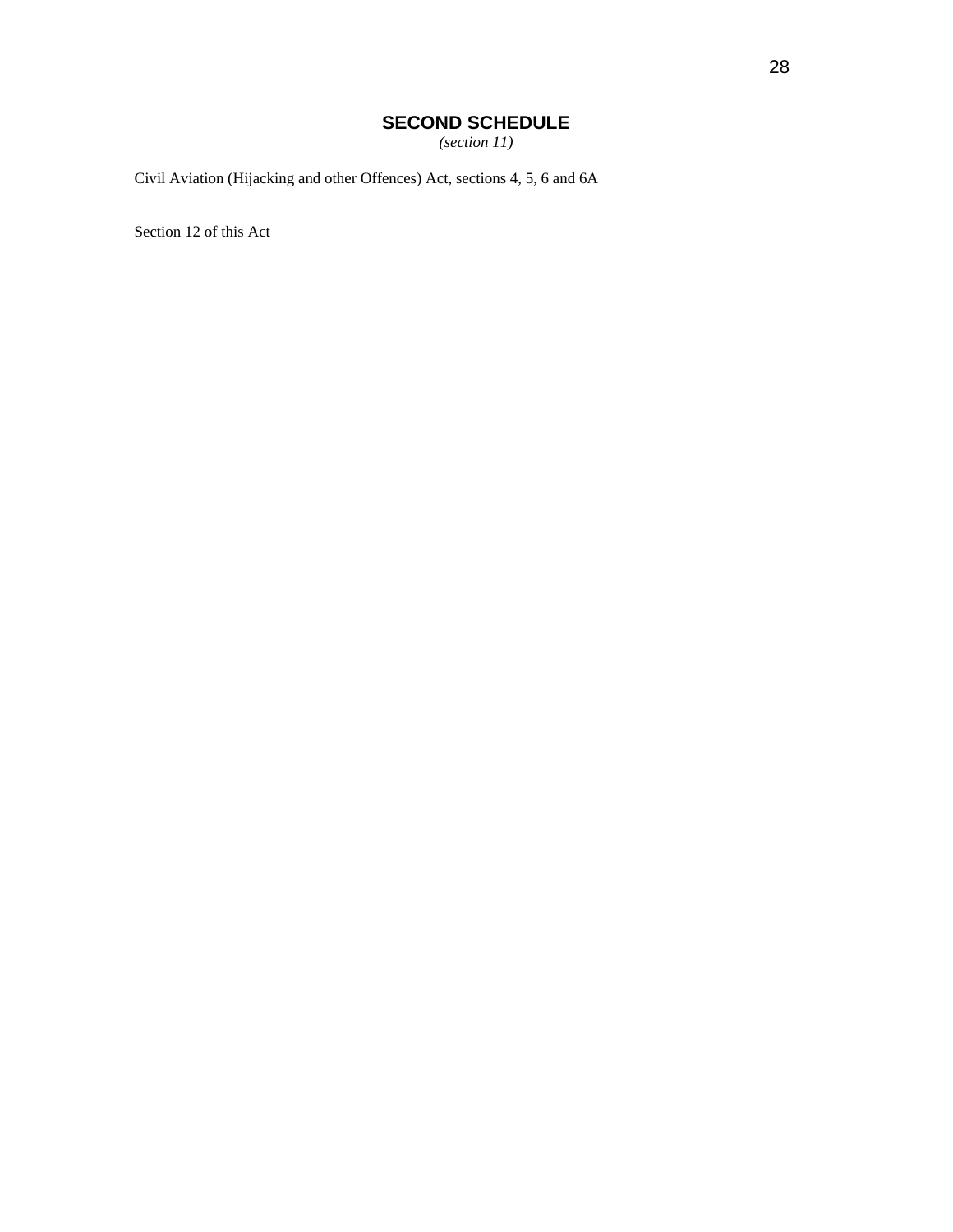#### **THIRD SCHEDULE**

*(section 28 (1))*

#### **Custody Record**

1. Entries shall be made in the Custody Record in respect of all matters relevant to the detention of the arrested person. In particular, the entries shall be made in respect of the following -

- (a) an accurate record of the time and place of
	- (i) the arrest;
	- (ii) the issue of the direction under section 27; and
	- (iii) each interview, including any interview immediately following his arrest*,* of the person detained;
- (b) the place or places where the interview takes place;
- (c) the time at which the interview begins and the time at which it ends;
- (d) any break during the interview;
- (e) the names of persons present at the interviews;
- (f) the time and reason for any transfer of the detained person from one place of custody to another as well as the time at which the detention ends;
- (g) any property secured from the person on his arrest or during his detention;
- (h) the name and rank of the police officer upon whose authority any action in relation to the detained person is taken; and
- (i) the ground or grounds, set out in section 27(2), on which the detention is based.

2. The Custody Record shall be opened as soon as practicable after the start of a person's detention under section 27.

3. The person making an entry in the Custody Record shall insert the time at which the entry is made and his signature against the entry made.

4. The Custody Record or copy of the Record shall accompany a detained person to any other place where he is transferred.

5. A copy of the Custody Record shall be supplied to the person detained or his legal representative as soon as is practicable after he or the representative makes a request upon his release from detention or his being taken to court.

6. The person detained shall be allowed to check and shall be made to insert his signature in respect of any entry in the Custody Record.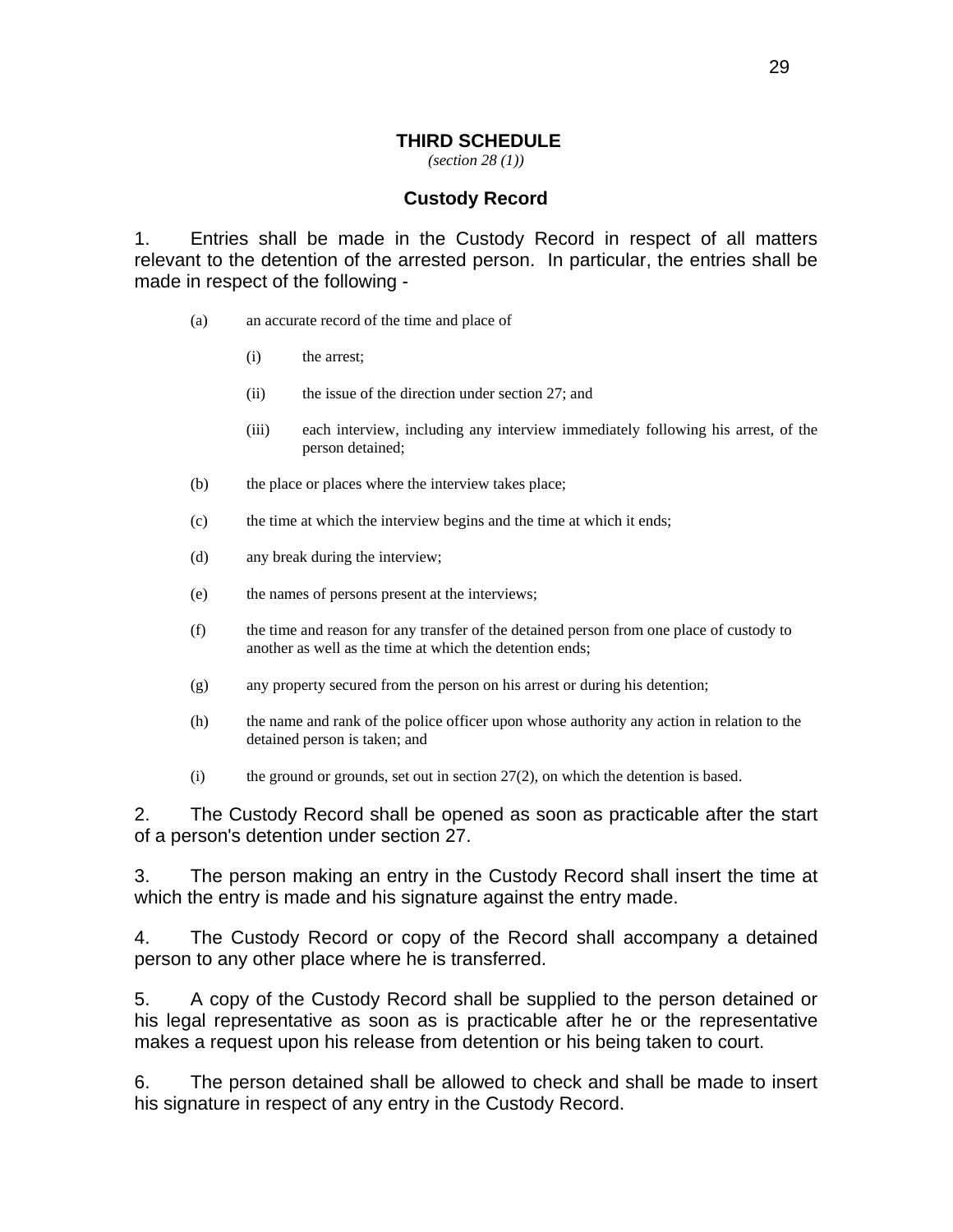7. An entry shall be made in respect of any refusal of the person detained to insert his signature where such signature is required.

8. Entries in the Custody Record shall be made as soon as practicable after the occurrence of the events to which they relate.

 9. A police officer not below the rank of Inspector shall be responsible for ensuring the accuracy and completeness of the Custody Record and that the Custody Record or a copy of the Record accompanies the detained person on his transfer.

 10. Entries in a computerised Custody Record shall be timed and shall contain evidence of the computer operator's identity.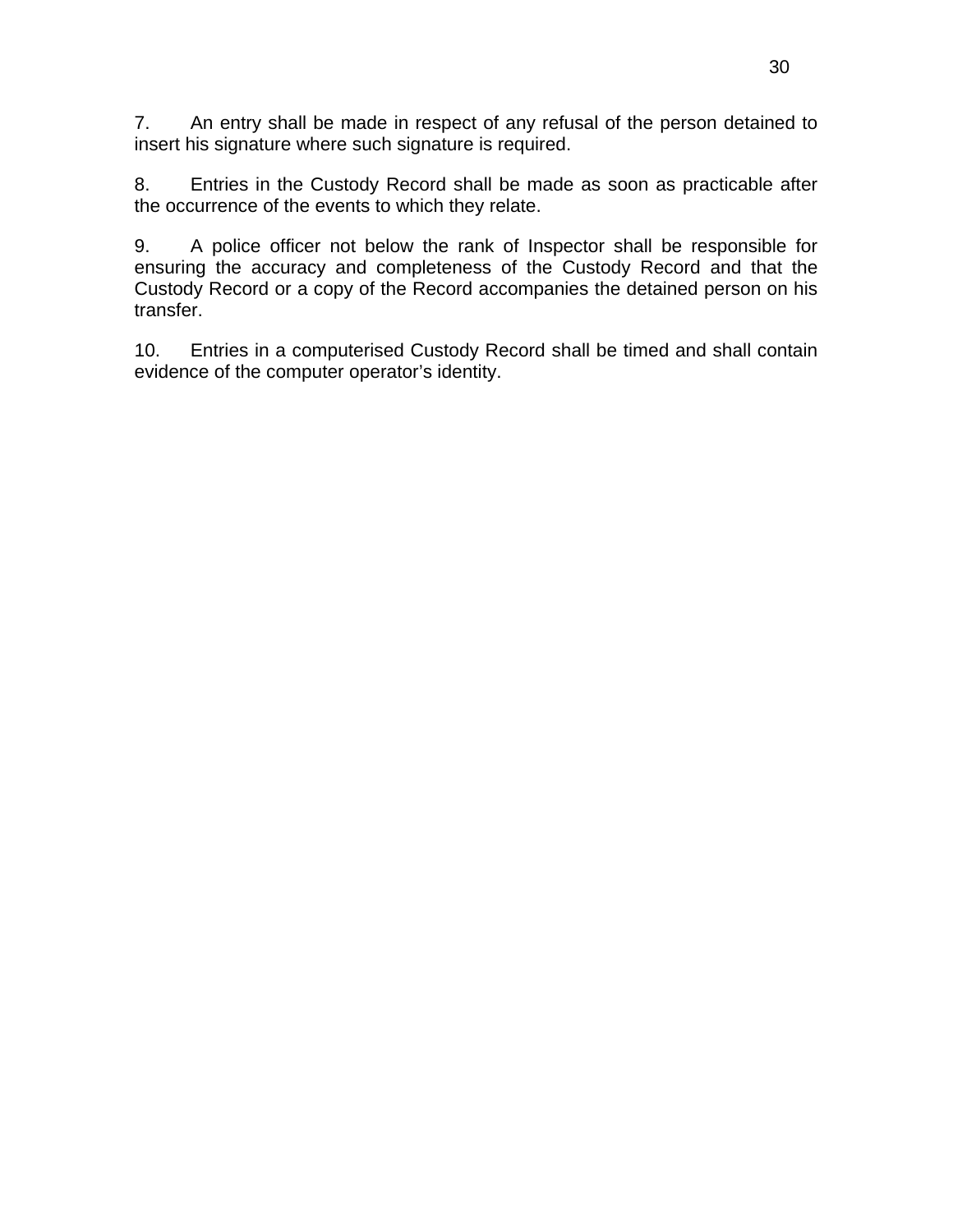### **FOURTH SCHEDULE**

## *(section 28 (2))*

#### **Video Recording**

1. The video recording of the detained person during his period of detention under section 27 shall be carried out in such manner as to constitute an accurate, continuous and uninterrupted record of the whole period of his detention, including his movements, interviews and statements.

2. When issuing the direction for detention under section 27, the Police Officer shall make arrangements for the video recording of the person detained during the whole of the period of his detention.

3. The Police Officer shall, for the purposes of the video recording, designate a recording officer under whose responsibility and control the video recording shall be conducted.

4. The recording officer shall be responsible for starting, without delay and immediately after a direction is issued under section 27, and for continuing the video recording without any interruption during the whole of the period of detention.

5. The recording officer shall, in respect of the video recording, keep a written record of the following -

- (a) the name of the person detained;
- (b) the name and rank of the recording officer;
- (c) the name of the Police Officer who issued the direction under section 27;
- (d) the names of all the persons involved in the video recording;
- (e) the identification numbers of the video records used for video recording;
- (f) the date, time of commencement, duration and place of
	- (i) the detention; and
	- (ii) the recording;
- (g) the place at which the video records are kept;
- (h) particulars of the movement of the video records.

6. Where the person detained raises any objection during his period of detention or makes any statement, the whole of his objection or statement shall be recorded.